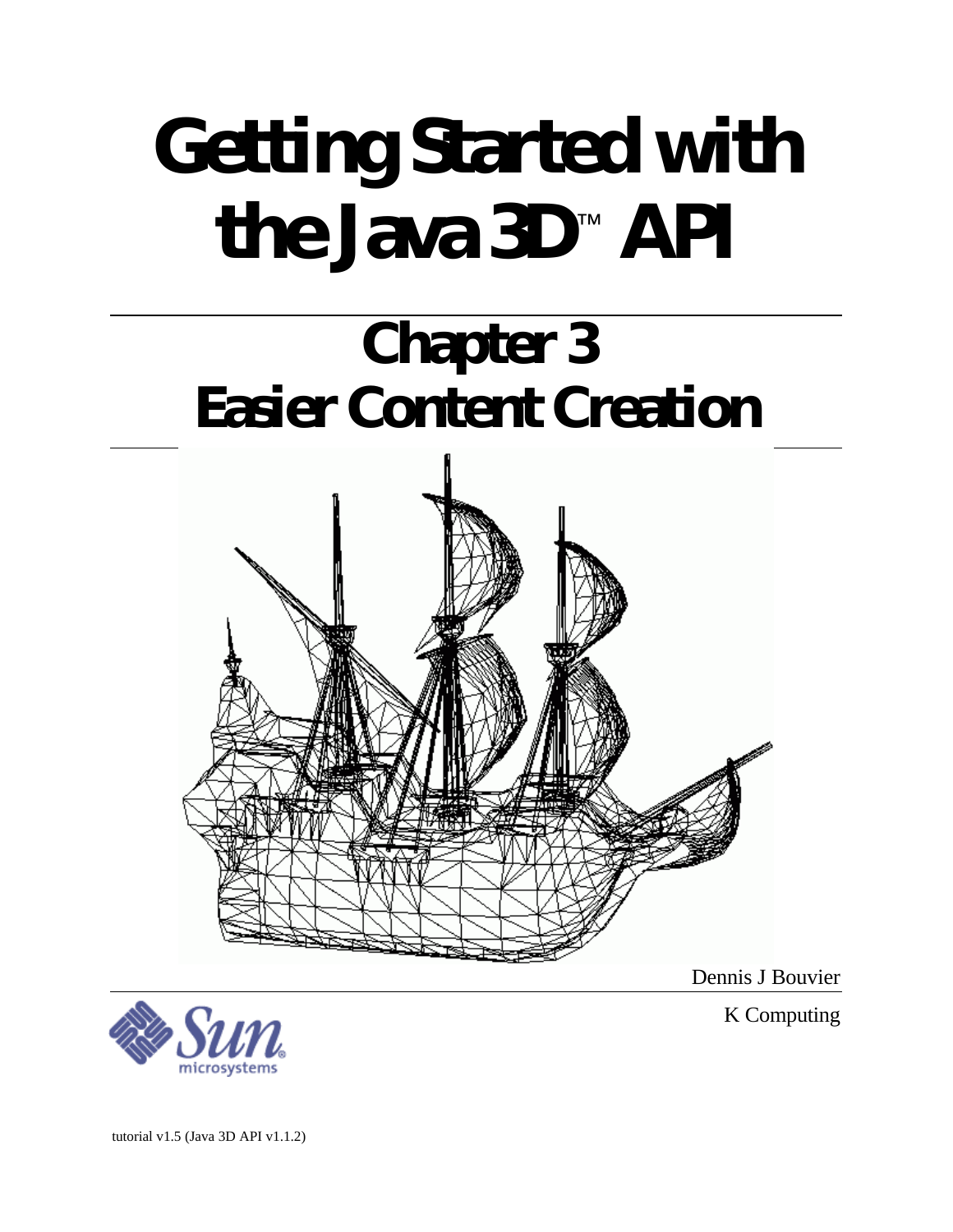© 1999 Sun Microsystems, Inc. 2550 Garcia Avenue, Mountain View, California 94043-1100 U.S.A All Rights Reserved.

The information contained in this document is subject to change without notice.

SUN MICROSYSTEMS PROVIDES THIS MATERIAL "AS IS" AND MAKES NO WARRANTY OF ANY KIND, EXPRESSED OR IMPLIED, INCLUDING, BUT NOT LIMITED TO, THE IMPLIED WARRANTIES OF MERCHANTABILITY AND FITNESS FOR A PARTICULAR PURPOSE. SUN MICROSYSTEMS SHALL NOT BE LIABLE FOR ERRORS CONTAINED HEREIN OR FOR INCIDENTAL OR CONSEQUENTIAL DAMAGES (INCLUDING LOST PROFITS IN CONNECTION WITH THE FURNISHING, PERFORMANCE OR USE OF THIS MATERIAL, WHETHER BASED ON WARRANTY, CONTRACT, OR OTHER LEGAL THEORY).

THIS DOCUMENT COULD INCLUDE TECHNICAL INACCURACIES OR TYPOGRAPHICAL ERRORS. CHANGES ARE PERIODICALLY MADE TO THE INFORMATION HEREIN; THESE CHANGES WILL BE INCORPORATED IN NEW EDITIONS OF THE PUBLICATION. SUN MICROSYSTEMS, INC. MAY MAKE IMPROVEMENTS AND/OR CHANGES IN THE PRODUCT(S) AND/OR PROGRAM(S) DESCRIBED IN THIS PUBLICATION AT ANY TIME.

Some states do not allow the exclusion of implied warranties or the limitations or exclusion of liability for incidental or consequential damages, so the above limitations and exclusion may not apply to you. This warranty gives you specific legal rights, and you also may have other rights which vary from state to state.

Permission to use, copy, modify, and distribute this documentation for NON-COMMERCIAL purposes and without fee is hereby granted provided that this copyright notice appears in all copies.

This documentation was prepared for Sun Microsystems by K Computing (530 Showers Drive, Suite 7-225, Mountain View, CA 94040, 770-982-7881, www.kcomputing.com). For further information about course development or course delivery, please contact either Sun Microsystems or K Computing.

Java, JavaScript, Java 3D, HotJava, Sun, Sun Microsystems, and the Sun logo are trademarks or registered trademarks of Sun Microsystems, Inc. All other product names mentioned herein are the trademarks of their respective owners.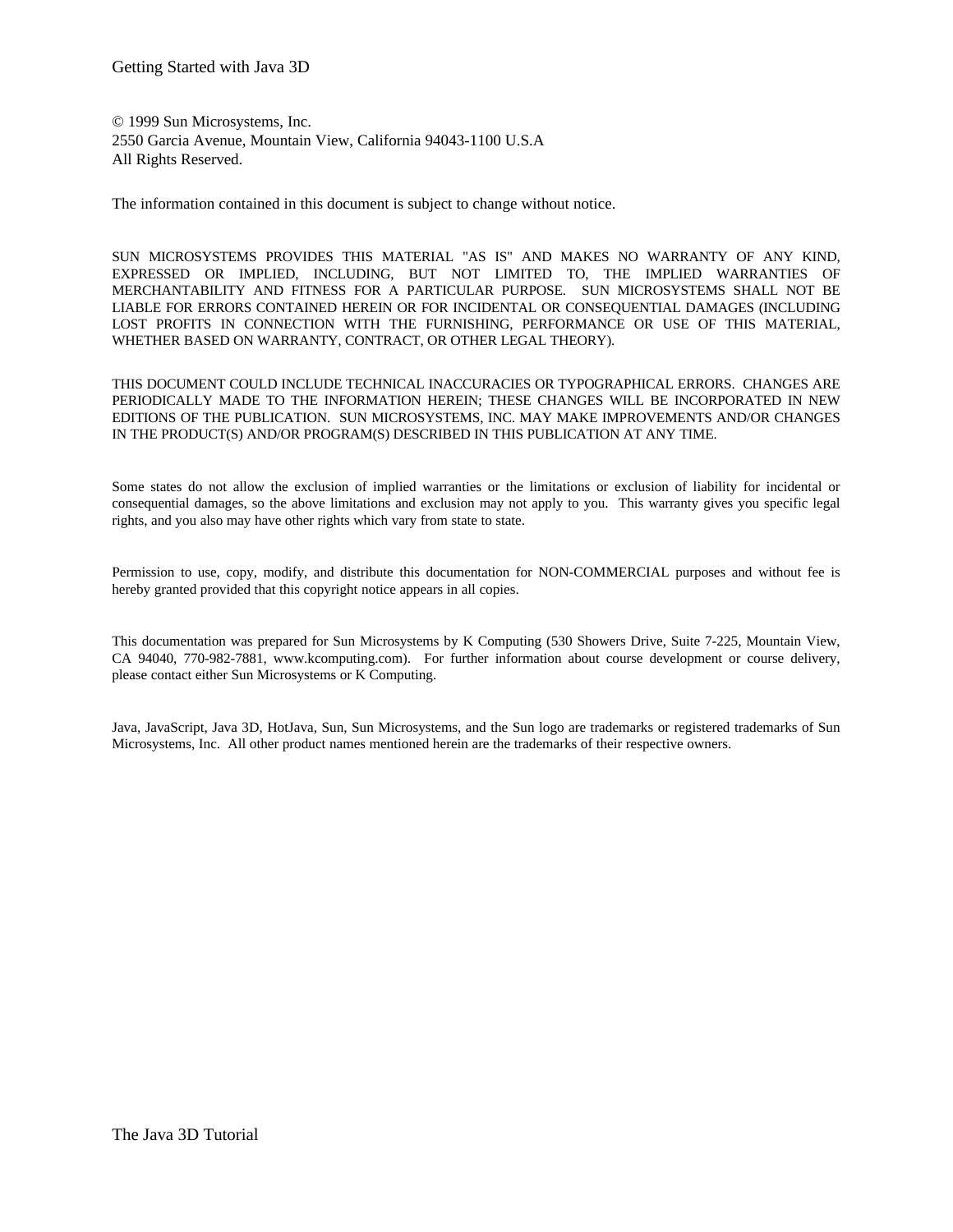# **Table of Contents**

| Chapter 3 |  |
|-----------|--|
|           |  |
|           |  |
|           |  |
| 3.2.1     |  |
| 3.2.2     |  |
| 3.2.3     |  |
| 3.2.4     |  |
|           |  |
| 3.3.1     |  |
| 3.3.2     |  |
|           |  |
| 3.4.1     |  |
| 3.4.2     |  |
|           |  |
| 3.5.1     |  |
| 3.5.2     |  |
|           |  |
| 3.6.1     |  |
| 3.6.2     |  |
|           |  |
|           |  |
|           |  |
| 3.9       |  |
|           |  |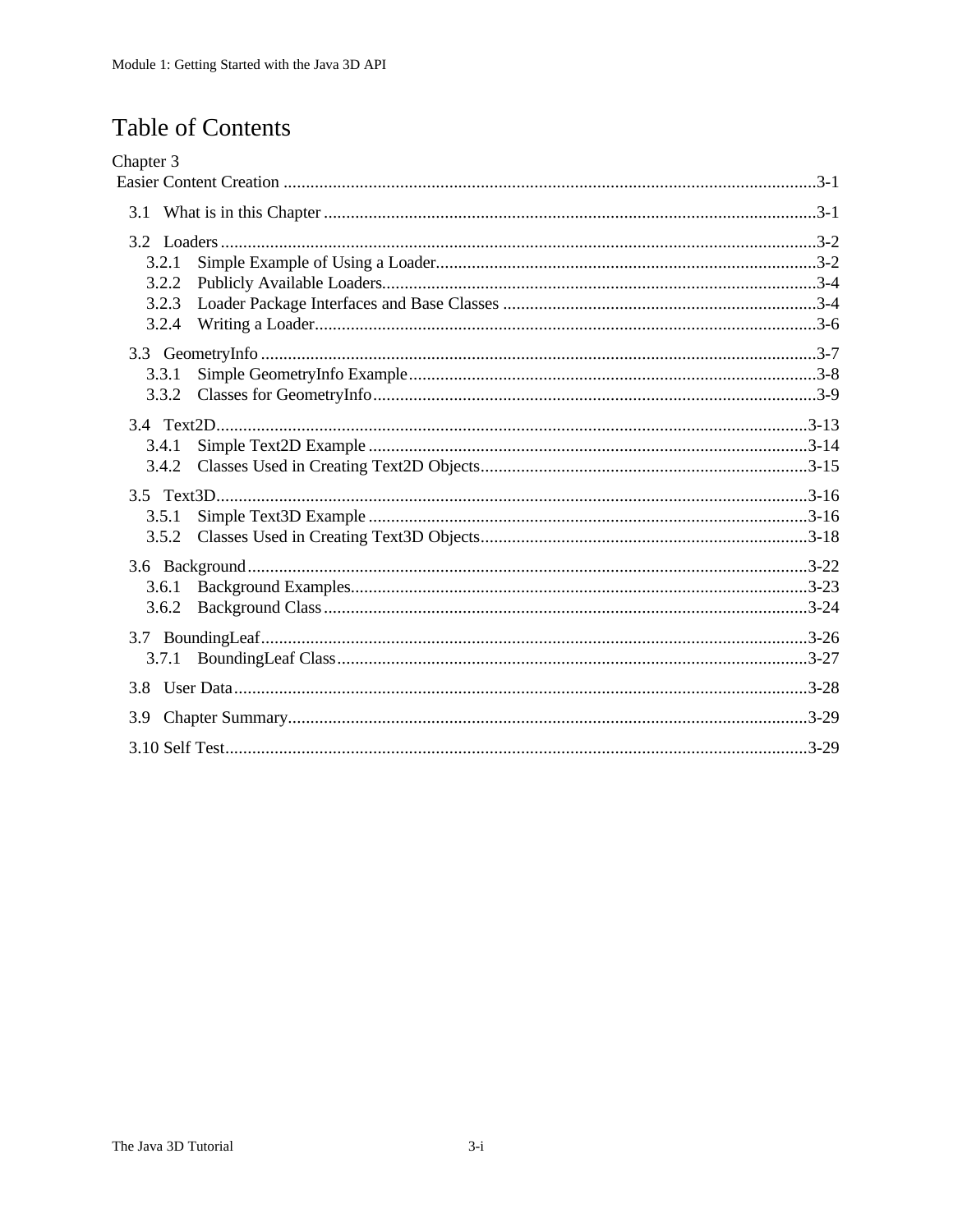# List of Figures

| Figure 3-3 Two Renderings of a Car (facing opposite directions) Created Using GeometryInfo3-8 |           |
|-----------------------------------------------------------------------------------------------|-----------|
| Figure 3-4 Class Hierarchy for the GeometryInfo Utility Class, and Related Classes 3-9        |           |
|                                                                                               |           |
|                                                                                               |           |
|                                                                                               |           |
|                                                                                               |           |
|                                                                                               |           |
|                                                                                               |           |
|                                                                                               | $.3 - 23$ |
| Figure 3-12 Viewing the "Constellation" in the Background of BackgroundApp.java3-24           |           |
|                                                                                               | $.3 - 24$ |
| Figure 3-14 Boundling Leaf Moves with a Visual Object and Independently of a Light Source     | .3-26     |
|                                                                                               |           |

# List of Tables

| Table 3-2 The Orientation of Text and Position of the Reference Point for Combinations of Text3D |  |  |  |  |  |
|--------------------------------------------------------------------------------------------------|--|--|--|--|--|
|                                                                                                  |  |  |  |  |  |

# List of Code Fragments

| Code Fragment 3-1 A Portion of jdk1.2/demo/java3d/0bjLoad/0bjLoad.java3-3                        |  |
|--------------------------------------------------------------------------------------------------|--|
| Code Fragment 3-2 Using GeometryInfo, Triangulator, NormalGenerator, and Stripifier Utilities3-9 |  |
| Code Fragment 3-3 A Text2D Object Created (excerpt from Text2DApp.java)3-14                      |  |
|                                                                                                  |  |
|                                                                                                  |  |
|                                                                                                  |  |
|                                                                                                  |  |
| Code Fragment 3-8 Adding a Bounding Leaf to the View Platform for an "Always-On" Bounds3-27      |  |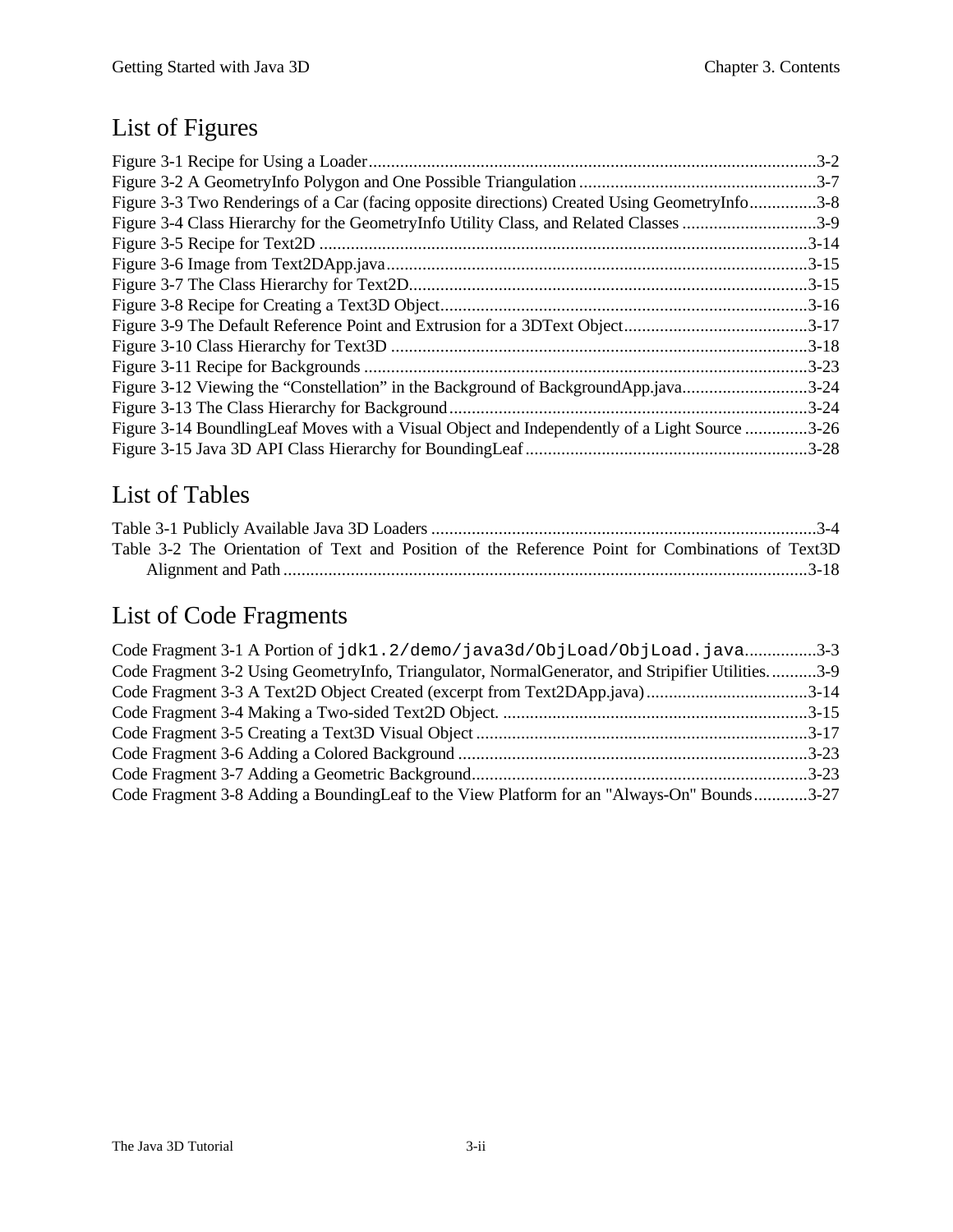## List of Reference Blocks

## Preface to Chapter 3

This document is one part of a tutorial on using the Java 3D API. You should be familiar with Java 3D API basics to fully appreciate the material presented in this Chapter. Additional chapters and the full preface to this material are presented in the Module 0 document available at: http://java.sun.com/products/javamedia/3d/collateral

## Cover Image

The cover image is of a galleon as modeled in an obj file and rendered by Java 3D. The Java 3D program that produced the rendering, ObjLoadApp.java, is a modification of the ObjLoad.java example program discussed in Section 3.2. The program source code for ObjLoad.java and the galleon model file are available with the JDK 1.2 distribution.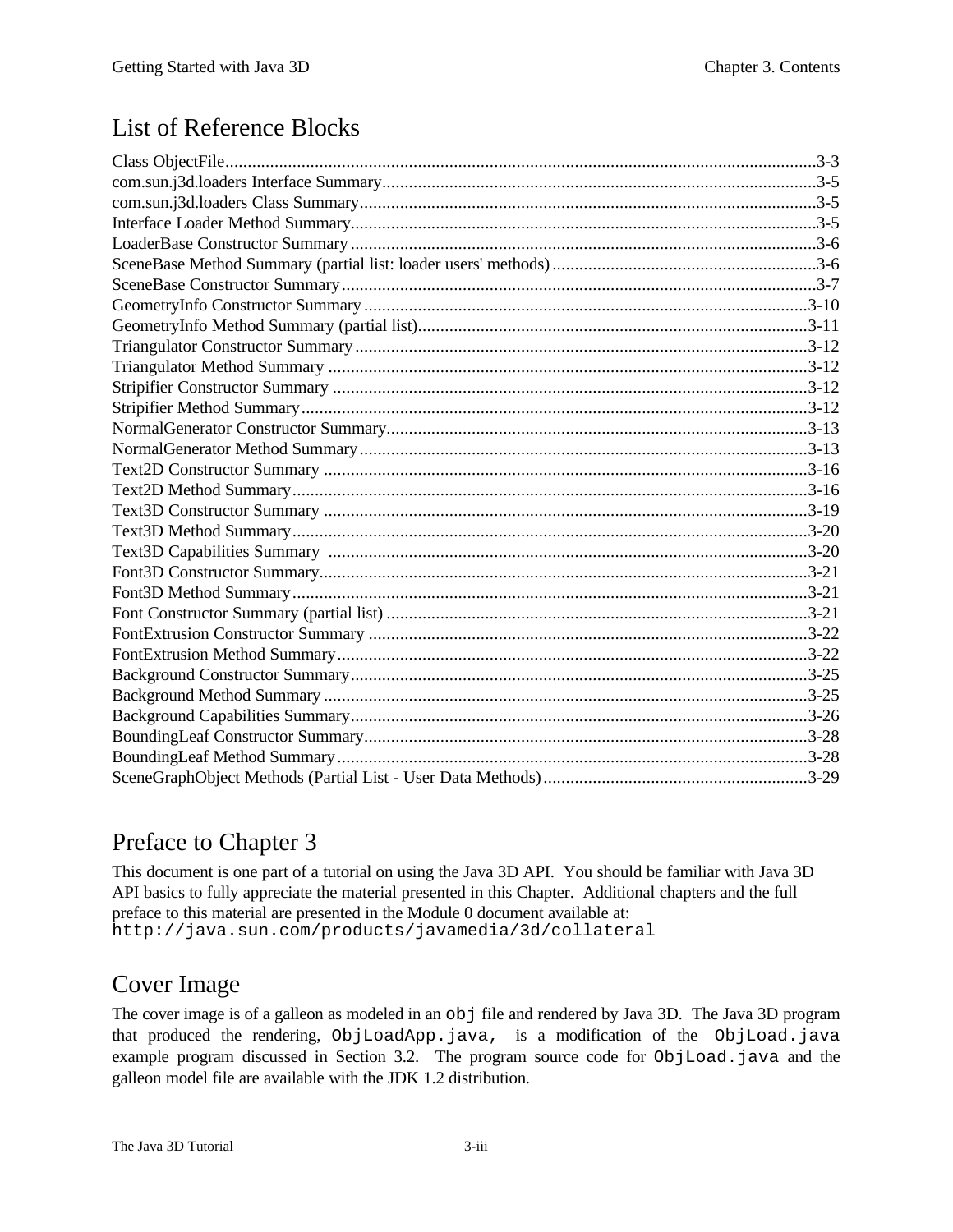# CHAPTER 3 Easier Content Creation



## **Chapter Objectives**

After reading this chapter, you'll be able to:

- Use loader classes to load geometry from files into Java 3D worlds
- Use GeometryInfo to specify geometry as arbitrary polygons
- Use Text2D to add text to Java 3D worlds
- Use Text3D to add geometric text to Java 3D worlds
- Specify colors, images, or geometry for background
- Use BoundingLeaf for specifying bounds for backgrounds, behaviors, and lights
- Use the UserData field of SceneGraphObject class for a variety of applications

 $A<sub>s</sub>$  the third chapter of the "Getting Started" Module, Chapter Three presents easier ways of creating visual content. Chapters one and two present the basic ways of creating virtual worlds, which includes creating visual objects from geometry classes. It only takes a little programming to learn that creating complex visual content one triangle at a time is tedious. Fortunately, there are a variety of easier ways to produce visual content. This chapter surveys a number of content creation methods and content issues beyond creating simple geometry.

## 3.1 What is in this Chapter

If you want to create a large or complex visual object, a great deal of code is required to just specify coordinates and normals. If you are concerned about performance, you spend more time, and code, to specify the geometry in as few triangle strips as possible. Geometry coding, fraught with details, can de a big sink on your development time. Fortunately, there are ways to create visual objects that require less code, resulting in fewer mistakes, and quiet often taking much less time.

Section 3.2 presents content loader classes, or "Loaders" as they are commonly referred to. Loaders, one alternative to hand coded geometry, create Java 3D visual objects from files created with 3D modeling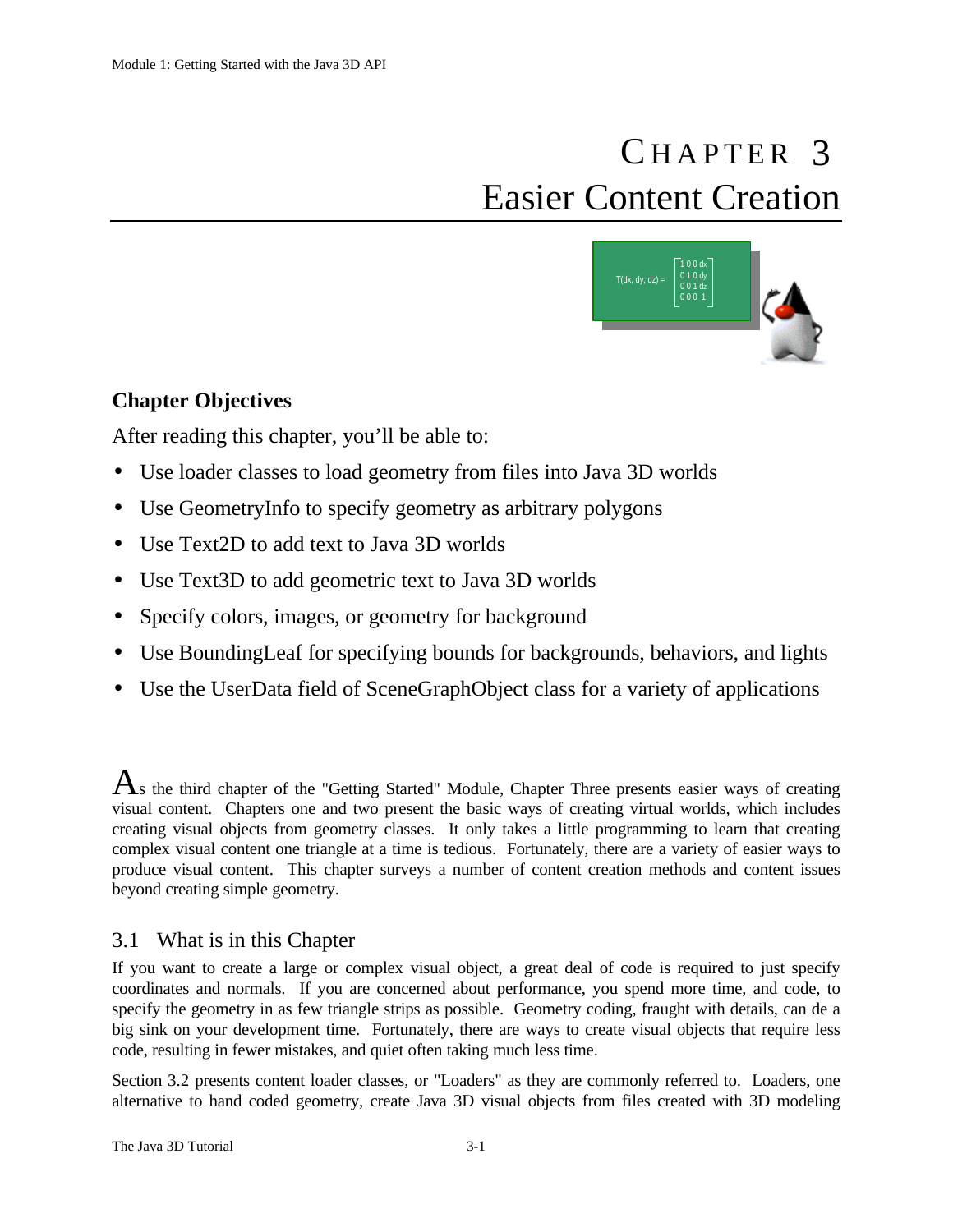software. Loaders exist today for Alias  $\circ$ b files, VRML files, Lightwave files, Autocad dfx files, and a variety of other 3D file formats. New loaders are in development as well. The most important feature is the ability to write custom loaders for Java 3D.

Section 3.3 presents the GeometryInfo utility class, another alternative to hand coded geometry. GeometryInfo, along with the Triangulator, Stripifier, and NormalGeneration classes allows you to specify visual object geometry as arbitrary polygons. These classes convert the polygons to triangles, make strips of the triangles, and compute normals for the triangles at runtime, potentially saving you much coding time.

The next three sections present specific content creation techniques. Sections 3.4 and 3.5 present the Text2D utility and Text3D classes, respectively. These two classes represent two easy ways to add text to the contents of your virtual world. Section 3.6 presents the Background class. The Background class allows you to specify a color, image or geometry as the background for a virtual world.

The next two sections don't have as much to do with content. However, these are important topics. Section 3.7 presents the BoundingLeaf class. BoundingLeaf objects are useful in conjunction with backgrounds, behaviors, lights, fog, and other Java 3D classes that require a bounds specification. Section 3.8 discusses the use of the UserData field of SceneGraphObject class.

Of course, the Chapter concludes with a summary and Self-Test exercises for the adventurous.

## 3.2 Loaders

A loader class reads 3D scene files (not Java 3D files) and creates Java 3D representations of the file's contents that can be selectively added to a Java 3D world and augmented by other Java 3D code. The utility com.sun.j3d.loaders package provides the means for loading content from files created in other applications into Java 3D applications. Loader classes implement the loader interface defined in the utility com.sun.j3d.loaders package.

Since there are a variety of file formats for the purpose of representing 3D scenes (e.g., . $\circ$ b $\dot{\mathsf{p}}$ , . $\mathsf{vrml}$ ), etc.) and there will always be more file formats, the actual code to load a file is not part of Java 3D or of the loaders package; only the interface for the loading mechanism is included. With the interface definition, the Java 3D user can develop file loader classes with the same interface as other loader classes.

## **3.2.1 Simple Example of Using a Loader**

Without a class that actually reads a file, it is not possible to load content from a file. With a loader class it is easy. Figure 3-1 presents the recipe for using a loader.

- 0. find a loader (if one is not available, write one: see section 3.2.4)
- 1. import the loader class for your file format (see Section 3.2.2 to find a loader)
- 2. import other necessary classes
- 3. declare a Scene variable (don't use the constructor)
- 4. create a loader object
- 5. load the file in a try block, assigning the result to the Scene variable
- 6. insert the Scene into the scene graph

## **Figure 3-1 Recipe for Using a Loader**

A loader example based on the ObjectFile class is distributed with JDK 1.2. It is found in jdk1.2/demo/java3d/ObjLoad. Code Fragment 3-1 presents a excerpt from the code from this demo.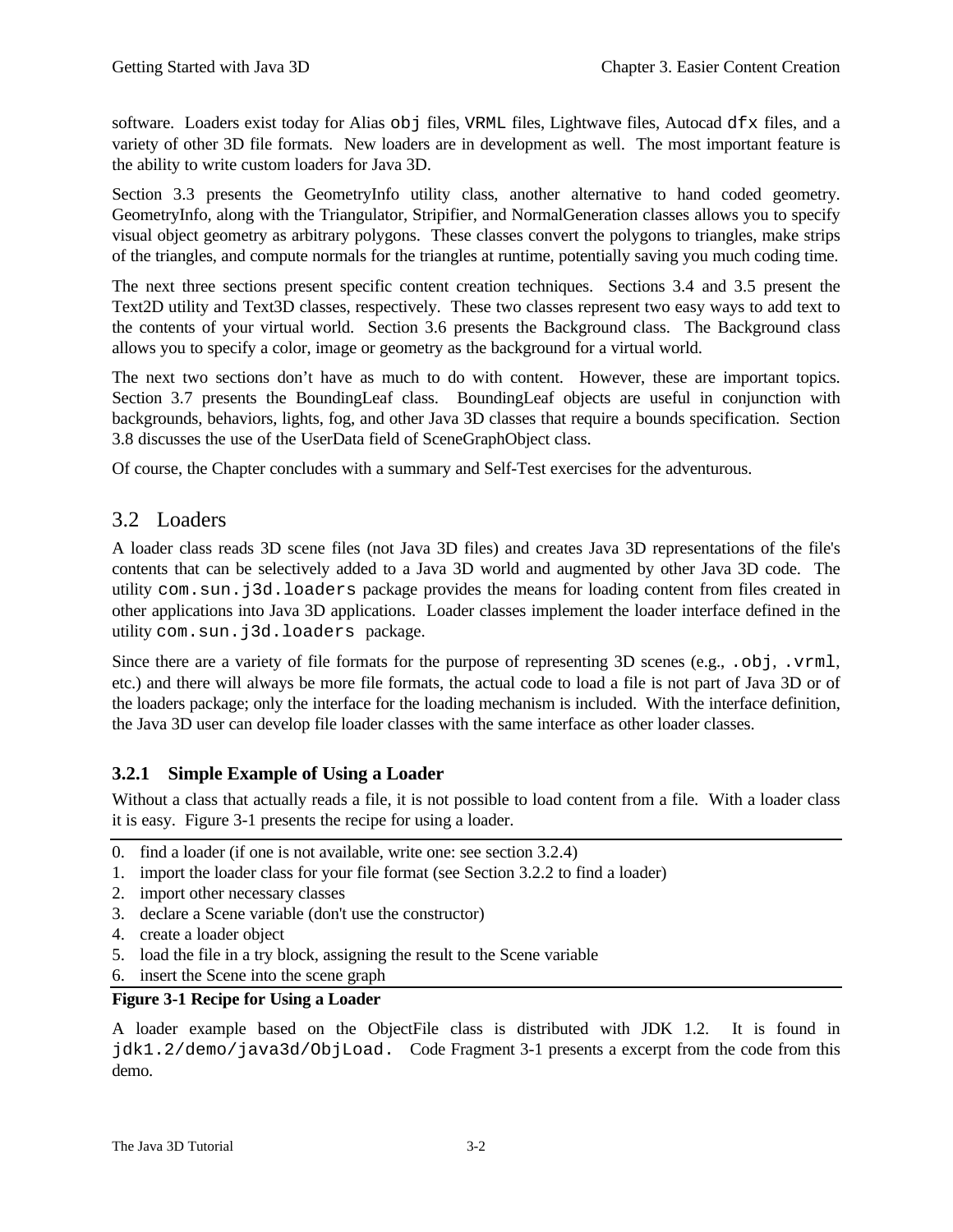The ObjectFile class is distributed in the com.sun.j3d.loaders package as an example file loader. Other loaders are available (some are listed in Table 3-1).

## **Class ObjectFile**

Package: com.sun.j3d.loaders Implements: Loader

The ObjectFile class implements the Loader interface for the Wavefront .obj file format, a standard 3D object file format created for use with Wavefront's Advanced Visualizer ™. Object Files are text based files supporting both polygonal and free-form geometry (curves and surfaces). The Java 3D .obj file loader supports a subset of the file format, but it is complete enough to load almost all commonly available Object Files. Free-form geometry is not supported.

Code Fragment 3-1 is annotated with numbers corresponding to the loader usage recipe given in Figure 3-1.

```
1. import com.sun.j3d.loaders.objectfile.ObjectFile; \bullet2. import com.sun.j3d.loaders.ParsingErrorException; \bullet3. import com.sun.j3d.loaders.IncorrectFormatException; <sup>o</sup>
4. import com.sun.j3d.loaders.Scene;
5. import java.applet.Applet;
6. import javax.media.j3d.*;
7. import javax.vecmath.*;
8. import java.io.*; example and the set of \bullet9.
10. public class ObjLoad extends Applet {
11.1private String filename = null;13.14.14. public BranchGroup createSceneGraph() {
15. // Create the root of the branch graph
16. BranchGroup objRoot = new BranchGroup();
17.
18. \bullet ObjectFile f = new ObjectFile();
19. \bullet Scene s = null;
20. \bullet try {
21. | s = f.load(filename);
22. }
23. catch (FileNotFoundException e) {
24. System.err.println(e);
25. System.exit(1);
\frac{26}{27}.
          catch (ParsingErrorException e) {
28. System.err.println(e);
29. System.exit(1);<br>30. \}30. }
31. catch (IncorrectFormatException e) {
32. System.err.println(e);
33. System.exit(1);
34. }
35.
36. 6 objRoot.addChild(s.getSceneGroup());
37. }
```
## **Code Fragment 3-1 An Excerpt from jdk1.2/demo/java3d/ObjLoad/ObjLoad.java.**

This program goes on to add behaviors (the default spin, or the mouse interaction - covered in Chapter 4) and lights (Chapter 6) to provide a shaded rendering of the object model. Of course, you can do many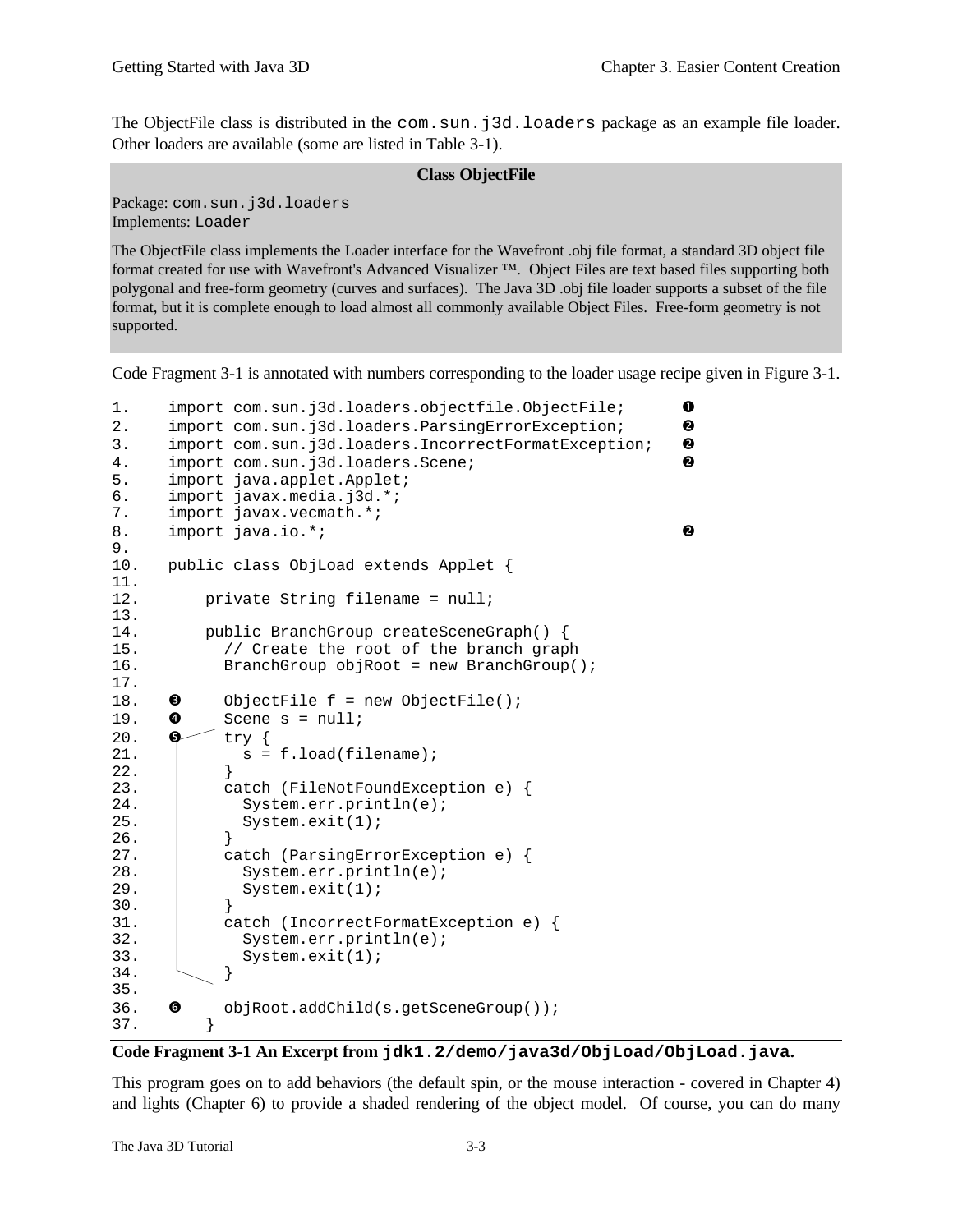other things with the model in a Java 3D program such as add animations, add other geometry, change the color of the model, and so on.

A Lightwave loader example is available with the JDK 1.2 distribution and is found at jdk1.2/demos/java3d/lightwave/Viewer.java. This loader will load the lights and animations specified in a Lightwave lws file.

## **3.2.2 Publicly Available Loaders**

A variety of loader classes exist for Java 3D. Table 3-1 lists file formats for which loaders are publicly available. At the time of this writing, at least one loader class is available for each of the file formats listed in Table 3-1.

| <b>File Format</b> | <b>Description</b>                |
|--------------------|-----------------------------------|
| 3DS                | 3D-Studio                         |
| COB                | Caligari trueSpace                |
| <b>DEM</b>         | Digital Elevation Map             |
| <b>DXF</b>         | AutoCAD Drawing Interchange File  |
| <b>IOB</b>         | Imagine                           |
| LWS                | <b>Lightwave Scene Format</b>     |
| <b>NFF</b>         | WorldToolKit NFF format           |
| <b>OBJ</b>         | Wavefront                         |
| <b>PDB</b>         | Protein Data Bank                 |
| <b>PLAY</b>        | <b>PLAY</b>                       |
| SL D               | Solid Works (prt and asm files)   |
| <b>VRT</b>         | Superscape VRT                    |
| <b>VTK</b>         | Visual Toolkit                    |
| <b>WRL</b>         | Virtual Reality Modeling Language |

**Table 3-1 Publicly Available Java 3D Loaders**

For a current list of loader classes, check the web. For that matter, loader classes can be downloaded from the web. Loaders can be found by following links from the Java 3D home page, or check the references section of this tutorial for a web address.

## **3.2.3 Loader Package Interfaces and Base Classes**

The number and variety of loaders exist because the Java 3D designers made it easy to write a loader<sup>1</sup>. Loader classes are implementations of the Loader Interface which lowers the level of difficulty in writing a loader. More importantly, the interfaces make the various loader classes consistent in their interface.

As in the example, a program loading a 3D file actually uses both a loader and a scene object. The loader reads, parses, and creates the Java 3D representation of the file's contents. The scene object stores the scene graph created by the loader. It is possible to load scenes from more than one file (of the same format) using the same loader object creating multiple scene objects. Files of different formats can be combined in one Java 3D program using the appropriate loader classes.

The following reference block lists the interfaces in the com.sun.j3d.loaders package. A loader implements the loader interface and uses a class that implements the scene interface.

 $\overline{a}$ 

<sup>&</sup>lt;sup>1</sup> Having the loader interface and base class actually makes it easy to write a loader for a simple file format. It also makes it possible to write a loader for a complex file format.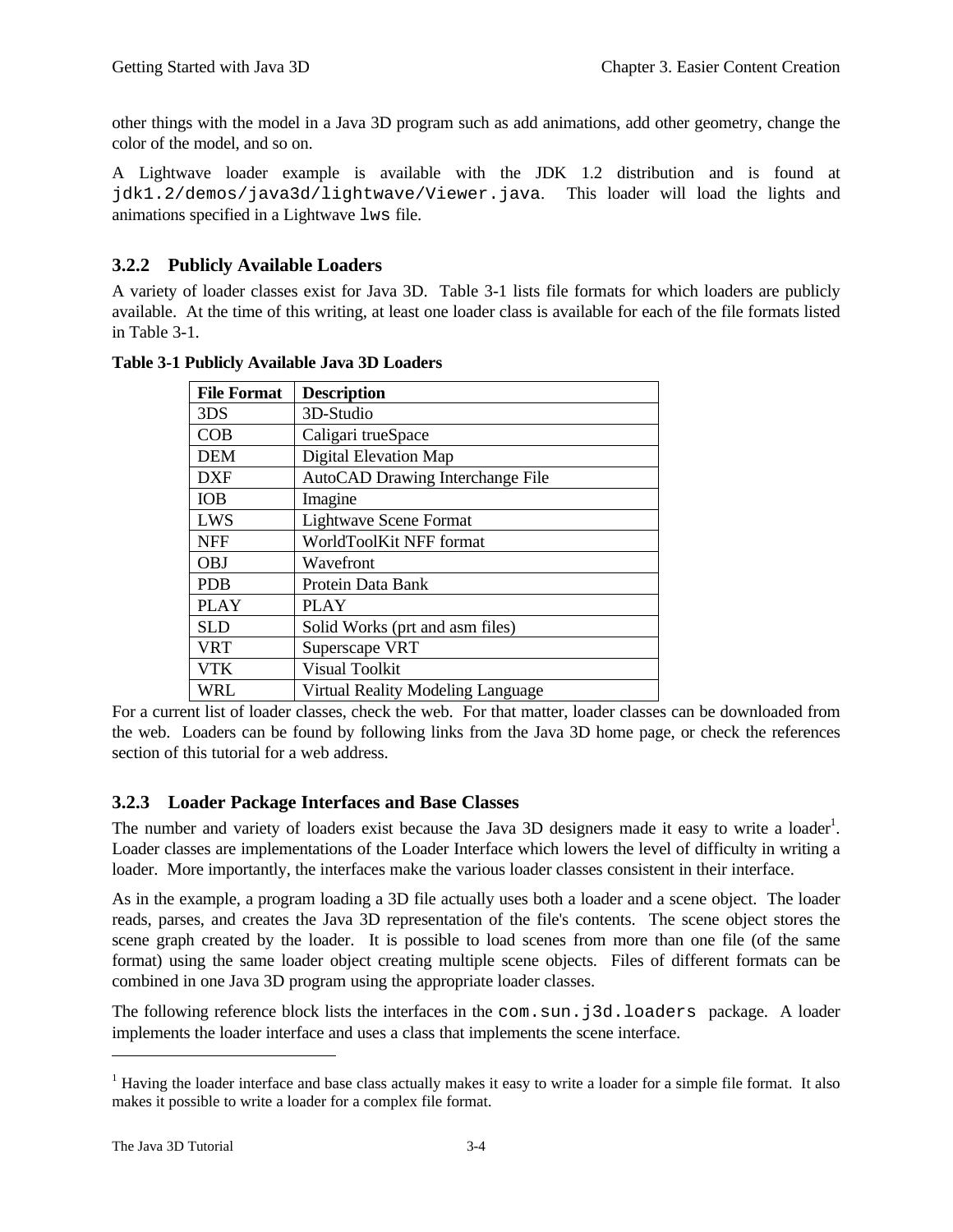#### **com.sun.j3d.loaders Interface Summary**

**Loader** The Loader interface is used to specify the location and elements of a file format to load.

**Scene** The Scene interface is a set of methods used to extract Java 3D scene graph information from a file loader utility.

In addition to the interfaces, the com.sun.j3d.loaders package provides base implementations of the interfaces.

#### **com.sun.j3d.loaders Class Summary**

- **LoaderBase** This class implements the Loader interface and adds constructors. This class is extended by the authors of specific loader classes.
- **SceneBase** This class implements the Scene interface and extends it to incorporate methods used by loaders. This class is also used by programs that use loader classes.

The methods defined in the loader interface are used by programmers using loader classes.

## **Interface Loader Method Summary**

Package: com.sun.j3d.loaders

The Loader interface is used to specify the location and elements of a file format to load. The interface is used to give loaders of various file formats a common public interface. Ideally the Scene interface will be implemented to give the user a consistent interface to extract the data.

#### **Scene load(java.io.Reader reader)**

This method loads the Reader and returns the Scene object containing the scene.

## **Scene load(java.lang.String fileName)**

This method loads the named file and returns the Scene object containing the scene.

#### **Scene load(java.net.URL url)**

This method loads the named file and returns the Scene object containing the scene.

#### **void setBasePath(java.lang.String pathName)**

This method sets the base path name for data files associated with the file passed into the load(String) method.

#### **void setBaseUrl(java.net.URL url)**

This method sets the base URL name for data files associated with the file passed into the load(URL) method.

## **void setFlags(int flags)**

This method sets the load flags for the file.

| <b>LOAD ALL</b>              | This flag enables the loading of all objects into the scene.           |
|------------------------------|------------------------------------------------------------------------|
| <b>LOAD_BACKGROUND_NODES</b> | This flag enables the loading of background objects into the scene.    |
| <b>LOAD_BEHAVIOR_NODES</b>   | This flag enables the loading of behaviors into the scene.             |
| <b>LOAD FOG NODES</b>        | This flag enables the loading of fog objects into the scene.           |
| <b>LOAD_LIGHT_NODES</b>      | This flag enables the loading of light objects into the scene.         |
| <b>LOAD_SOUND_NODES</b>      | This flag enables the loading of sound objects into the scene.         |
| <b>LOAD VIEW GROUPS</b>      | This flag enables the loading of view (camera) objects into the scene. |

LoaderBase class provides an implementation for each of the three load() methods of Interface Loader. LoaderBase also implements two constructors. Note the three loader methods return a Scene object.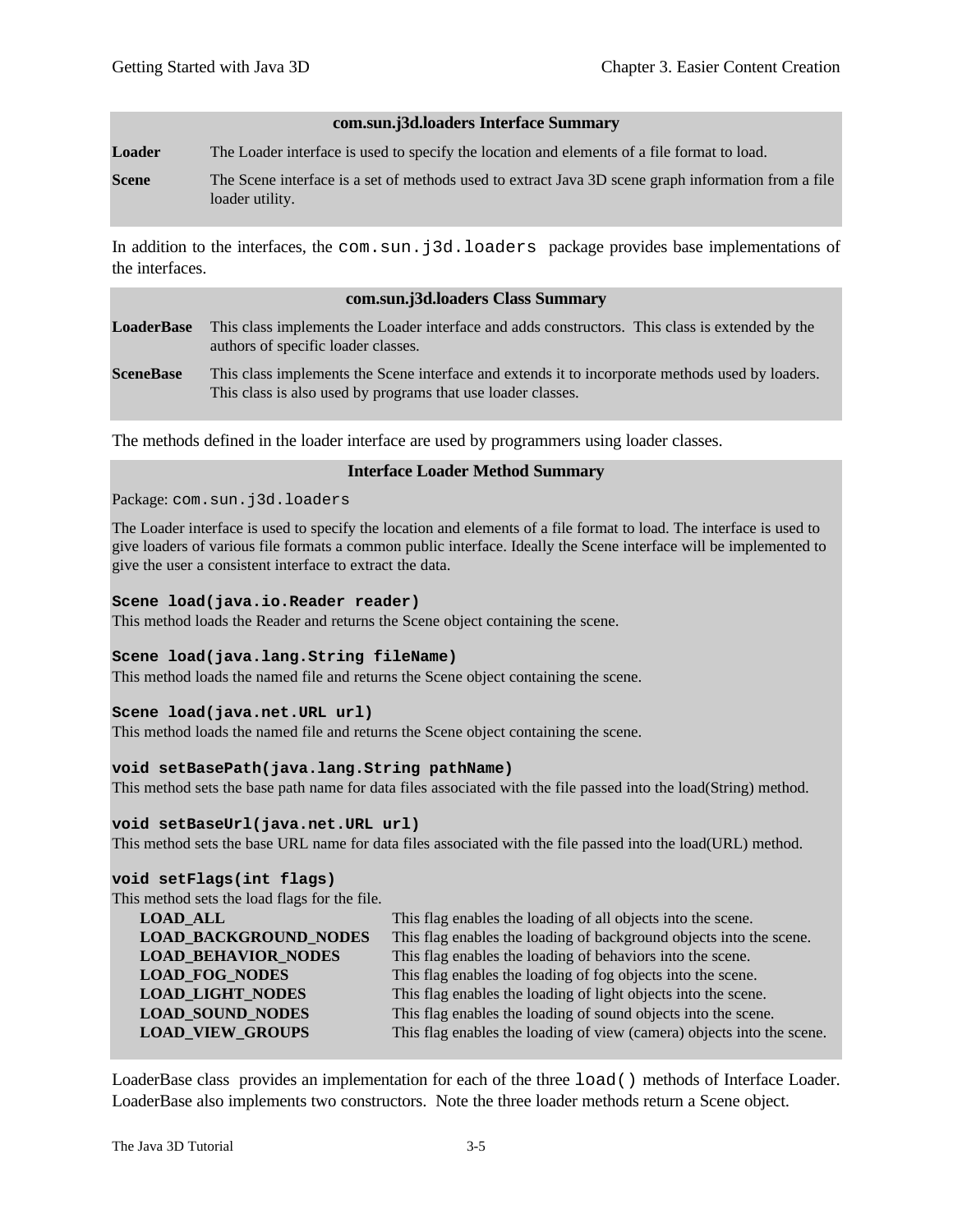## **LoaderBase Constructor Summary**

Package: com.sun.j3d.loaders Implements: Loader

This class implements the Loader interface. The author of a file loader would extend this class. The user of a file loader would use these methods.

## **LoaderBase()**

Constructs a Loader with default values for all variables.

## **LoaderBase(int flags)**

Constructs a Loader with the specified flags word.

In addition to the constructors listed in the reference block above, the methods listed in the following reference block are used by programmers using any loader class.

## **SceneBase Method Summary (partial list: loader users' methods)**

In a departure from the normal formatting of a reference block, this reference block lists the methods.

```
Background[] getBackgroundNodes()
Behavior[] getBehaviorNodes()
java.lang.String getDescription()
Fog[] getFogNodes()
float[] getHorizontalFOVs()
Light[] getLightNodes()
java.util.Hashtable getNamedObjects()
BranchGroup getSceneGroup()
Sound[] getSoundNodes()
TransformGroup[] getViewGroups()
```
## **3.2.4 Writing a Loader**

As I mentioned above, one of the most important features of loaders is that you can write your own - which means that all other Java 3D users can too! Space and time constraints do not permit me to go into details on writing a loader here. However, the point of this section is to outline the process. If you have no intention of writing a loader, at least not now, you can skip to the next section.

In writing a loader, the author of the new loader class extends the LoaderBase class defined in the com.sun.j3d.loaders package. The new loader class uses the SceneBase class of the same package.

There should be little need for future loaders to subclass SceneBase, or to implement Scene directly, as the functionality of a SceneBase is fairly straightforward. SceneBase class is responsible for both the storage and retrieval of data created by a loader while reading a file. The storage methods (used only by Loader authors) are all of the add\* routines. The retrieval methods (used primarily by Loader users) are all of the get\* routines.

Writing a file loader can be quite complex depending on the complexity of the file format. The hardest part is to parse the file. Of course, you have to start with the documentation for the file format you want to write a loader class for. Once the format is understood, begin by reading the loader and scene base classes. The new loader class will extend the loader base class and use the scene base class.

In extending the loader base class, most of the work will be writing methods that recognize the various types of content that can be represented in the file format. Each of these methods then create the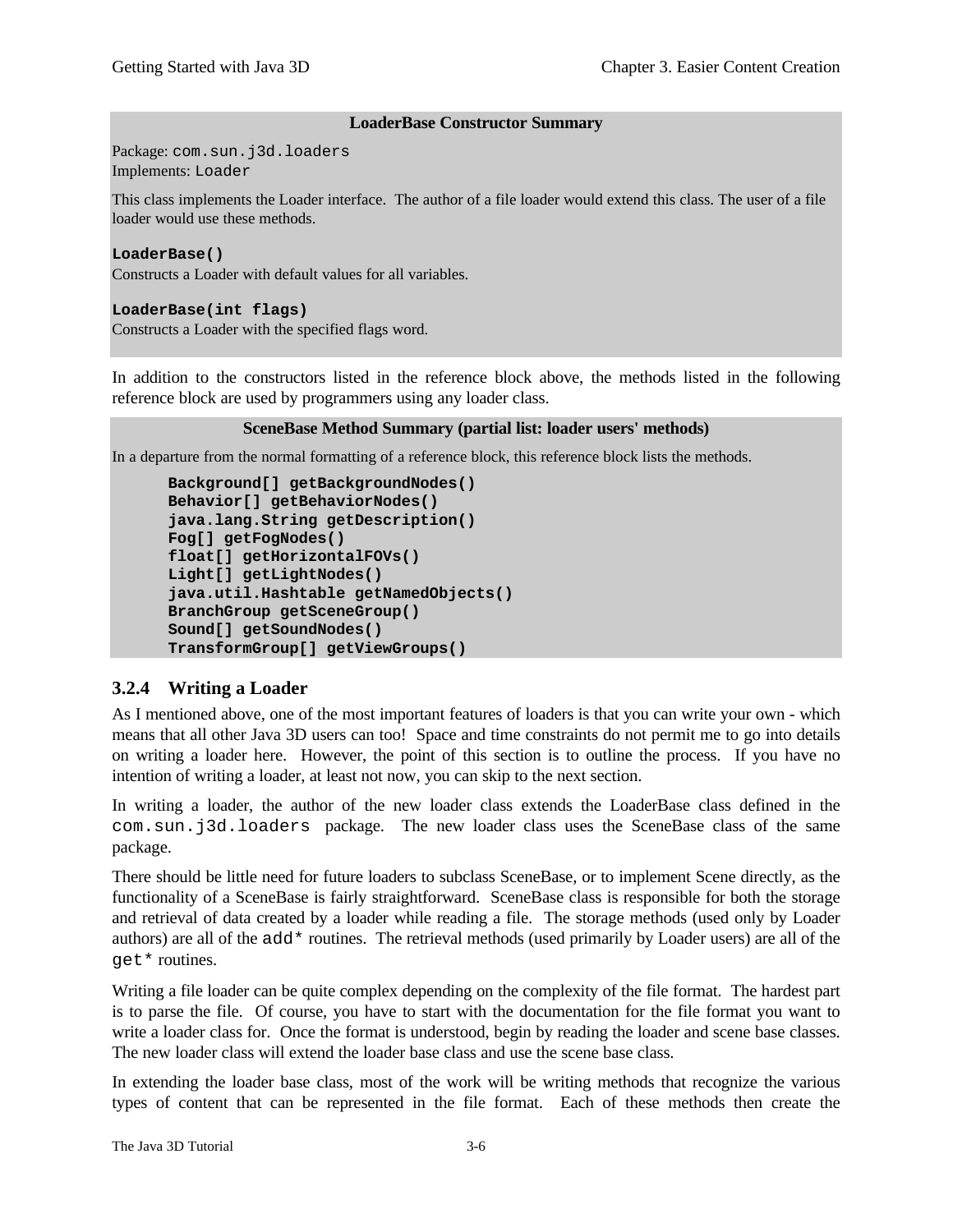corresponding Java 3D scene graph component and store it in the scene object. The SceneBase constructor is listed in the following reference block. Other relevant reference blocks appear in the previous section.

## **SceneBase Constructor Summary**

Package: com.sun.j3d.loaders

Implements: Scene

This class implements the Scene interface and extends it to incorporate utilities that could be used by loaders. This class is responsible for both the storage and retrieval of data from the Scene

## **SceneBase()**

Create a SceneBase object - there should be no reason to use this constructor except in the implementation of a new loader class.

## 3.3 GeometryInfo

If you don't have access to geometric model files, or geometric modeling software, you have to create your geometry by hand. As mentioned in the chapter introduction, hand coding geometry often requires much time and is an error prone activity. As you know, when you specify geometry through the core classes, you are limited to triangles and quads. Using the GeometryInfo utiltity class can ease the time and tedium of geometry creation. Instead of specifying each triangle, you can specify arbitrary polygons, which can be concave, non-planer polygons - even with holes<sup>2</sup>. The GeometryInfo object, and other utility classes, convert the geometry into a triangular geometry that Java 3D can render.

For example, if you wanted to create a car in Java 3D, instead of specifying triangles, you can specify the profile of the car as a polygon in a GeometryInfo object. Then, using a Triangulator object, the polygon can be subdivided into triangles. The left image of Figure 3-2 shows a profile of a car as polygon. The right image is the polygon subdivided into triangles<sup>3</sup>.



**Figure 3-2 A GeometryInfo Polygon and One Possible Triangulation**

If you are interested in performance, and who isn't, use a Stripifier object to convert the triangles to triangle strips. If you want to *shade* the visual object, use the NormalGenerator to calculate normals for the geometry<sup>4</sup>.

<u>.</u>

<sup>&</sup>lt;sup>2</sup> While you can specify non-planar polygons in GeometryInfo, and a Triangulator object will create a surface from it; non-planar contours do not specify a unique surface. In other words, if you specify a nonplanar contour, you may not get the surface you want from Triangulator.

<sup>&</sup>lt;sup>3</sup> Note that the figure does not necessarily represent the quality of the triangulation produced by the Triangulator class.

<sup>&</sup>lt;sup>4</sup> If you are unfamiliar with the term *shade* as used in the context of computer graphics, check the glossary and read the introductory sections of Chapter 6.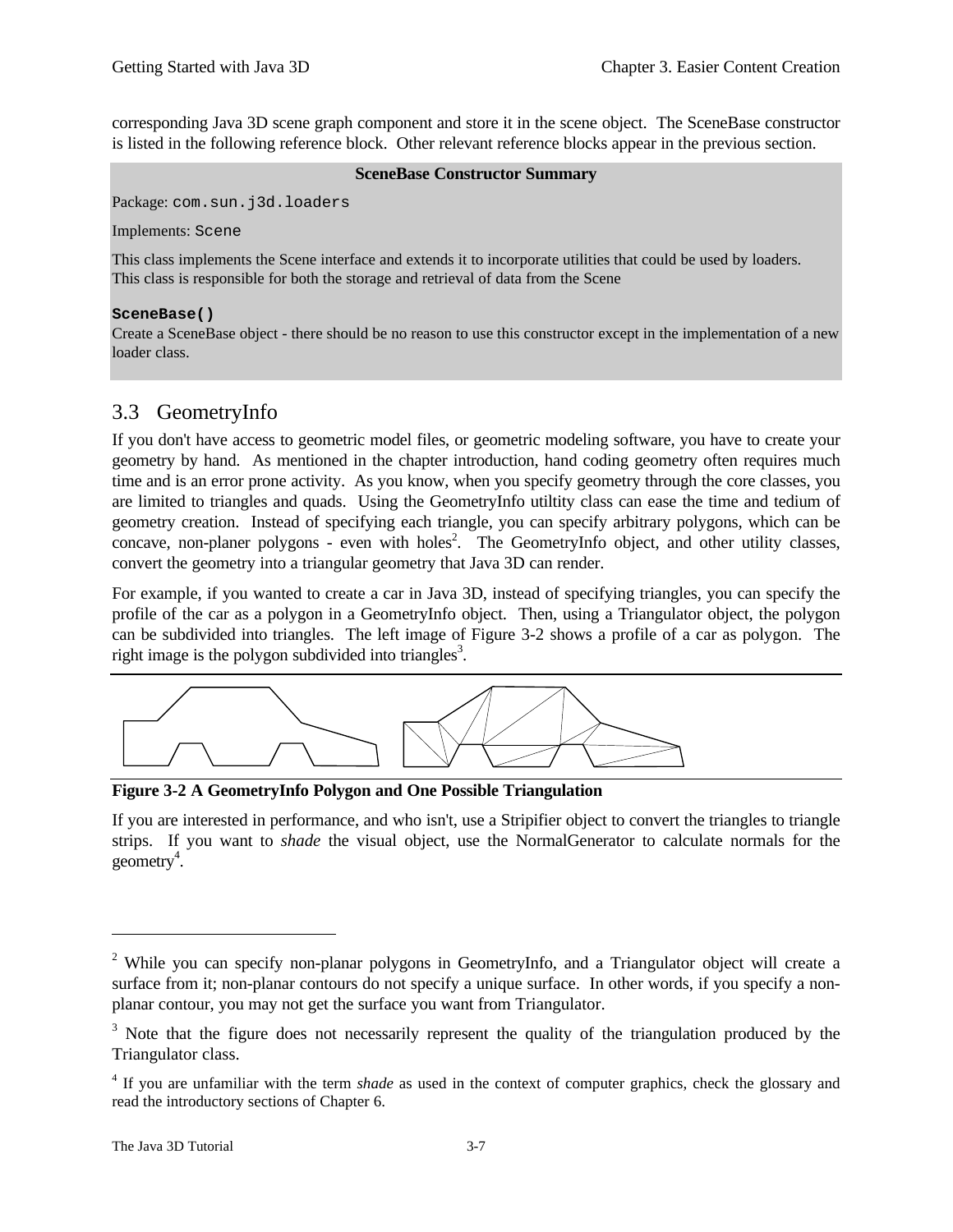An example program, GeomInfoApp.java, using the GeometryInfo, Triangulator, Stripifier, and NormalGeneration classes to create a car is included in the examples/easyContent directory. Figure 3-3 shows two renderings produced by GeomInfoApp.java. In both renderings the blue outlines shows the contours specified in the GeometryInfo object. The red triangles (filled and shaded on the left, outline on the right) were computed by the GeometryInfo object with Triangulation, NormalGeneration, and Stripification done automatically.



**Figure 3-3 Two Renderings of a Car (facing opposite directions) Created Using GeometryInfo**

A single planar polygon, similar to the one in shown in Figure 3-2, specifies the profile of the car (each side) in the GeomInfoApp example. Quadrilaterals specify the hood, roof, trunk lid, and other surfaces of the car.

## **3.3.1 Simple GeometryInfo Example**

Using a GeometryInfo object is as easy as using core GeomertryArray classes, if not easier. In creating a GeomertyInfo object, simply specify the type of geometry you are going to need. The choices are POLYGON\_ARRAY, OUAD\_ARRAY, TRIANGLE\_ARRAY, TRIANGLE\_FAN\_ARRAY, and TRIANGLE\_STRIP\_ARRAY. Then set the coordinates and strip counts for the geometry. You don't have to tell the GeometryInfo object how many coordinates are in the data; it will be automatically calculated.

Code Fragment 3-2 shows an example GeometryInfo application. Lines 1 through 3 of Code Fragment 3-2 show creating a GeometryInfo object and the initial geometry specification.

After having created the GeometryInfo object, the other classes may be used. If you want to use the NormalGenerator, for example, first create a NormalGenerator object, then pass the GeometryInfo object to it. Lines 8 and 9 of Code Fragment 3-2 do just that.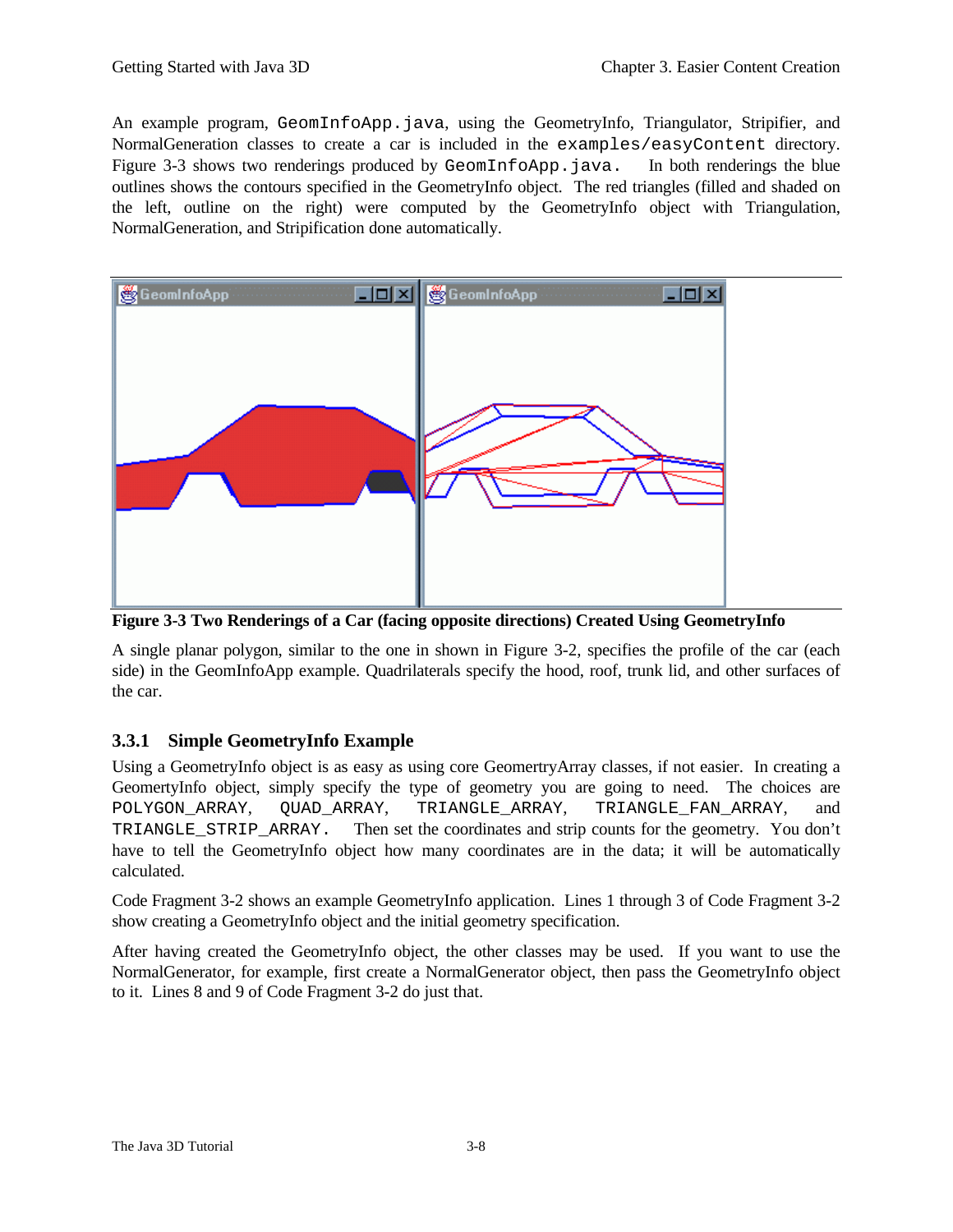```
1. GeometryInfo gi = new GeometryInfo(GeometryInfo.POLYGON ARRAY);
2. gi.setCoordinates(coordinateData);
3. gi.setStripCounts(stripCounts);
4.
5. Triangulator tr = new Triangulator();
6. tr.triangulate(gi);
7.
8. NormalGenerator ng = new NormalGenerator();
9. ng.generateNormals(gi);
10.
11. Stripifier st = new Stripifier();
12. st.stripify(gi);
13.
14. Shape3D part = new Shape3D();
15. part.setAppearance(appearance);<br>16. part.setGeometry(gi.getGeometry
        part.setGeometry(gi.getGeometryArray());
```
**Code Fragment 3-2 Using GeometryInfo, Triangulator, NormalGenerator, and Stripifier Utilities.**

## **3.3.2 Classes for GeometryInfo**

The GeometryInfo and related classes are members of the com.sun.j3d.util.geometry package and are subclasses of Object. Figure 3-4 shows the hierarchy for these classes.



## **Figure 3-4 Class Hierarchy for the GeometryInfo Utility Class, and Related Classes**

The GeometryInfo class has only one constructor and in this constructor you specify the kind of geometry to be specified by the coordinate data. The following reference block gives more detail.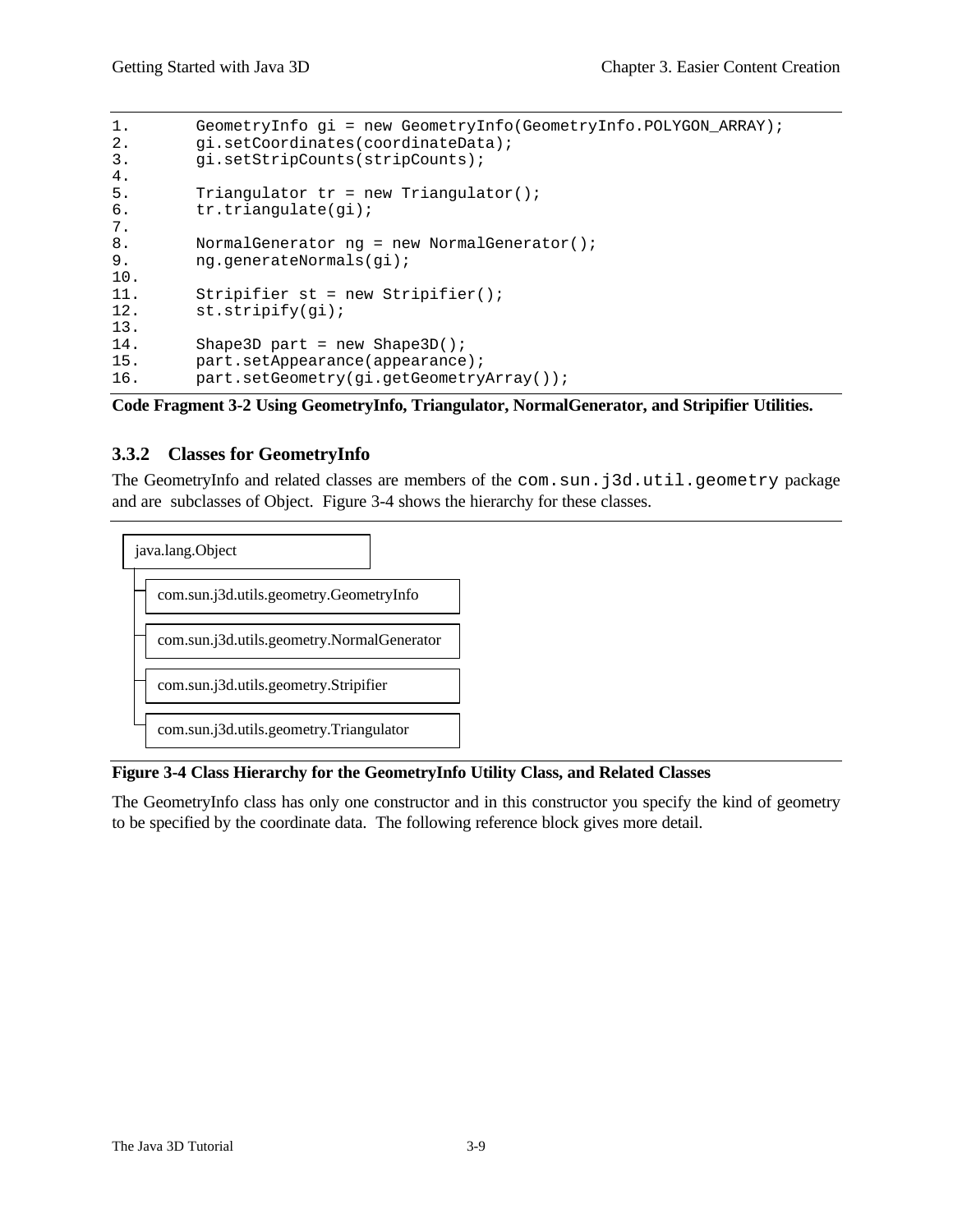## **GeometryInfo Constructor Summary**

Package: com.sun.j3d.utils.geometry Extends: java.lang.Object

The GeometryInfo object is where you put your geometry if you want to use the Java 3D utility libraries. Once you have your data in the GeometryInfo object, you can send it to any (or all) of several utilities to have operations performed on it, such as generating normals or turning it into long strips for more efficient rendering ("stripifying"). Geometry is loaded just as it is in the Java 3D GeometryArray object, but there are fewer options for getting data into the object. GeometryInfo itself contains some simple utilities, such as calculating indices for nonindexed data ("indexifying") and getting rid of unused data in your indexed geometry information ("compacting").

## **GeometryInfo(int primitive)**

| Construct a GeometryInfo object, where primitive is one of |                                                                                                             |
|------------------------------------------------------------|-------------------------------------------------------------------------------------------------------------|
| POLYGON ARRAY                                              | possibly multi-contour, possibly non-planar polygons                                                        |
| OUAD ARRAY                                                 | each set of four vertices forms an independent quad                                                         |
| TRIANGLE ARRAY                                             | each set of three vertices form an independent triangle                                                     |
| TRIANGLE FAN ARRAY                                         | the stripCounts array indicates how many vertices to use for each triangle fan.                             |
|                                                            | TRIANGLE_STRIP_ARRAY that the stripCounts array indicates how many vertices to use for each triangle strip. |

The GeometryInfo class has many methods. Most methods are for setting (or getting) coordinate, color, index, normal, or texture coordinate data. Most applications will only use a few of available methods. However, it is convienient to be able to specify geometry to any level of detail and have the rest computed.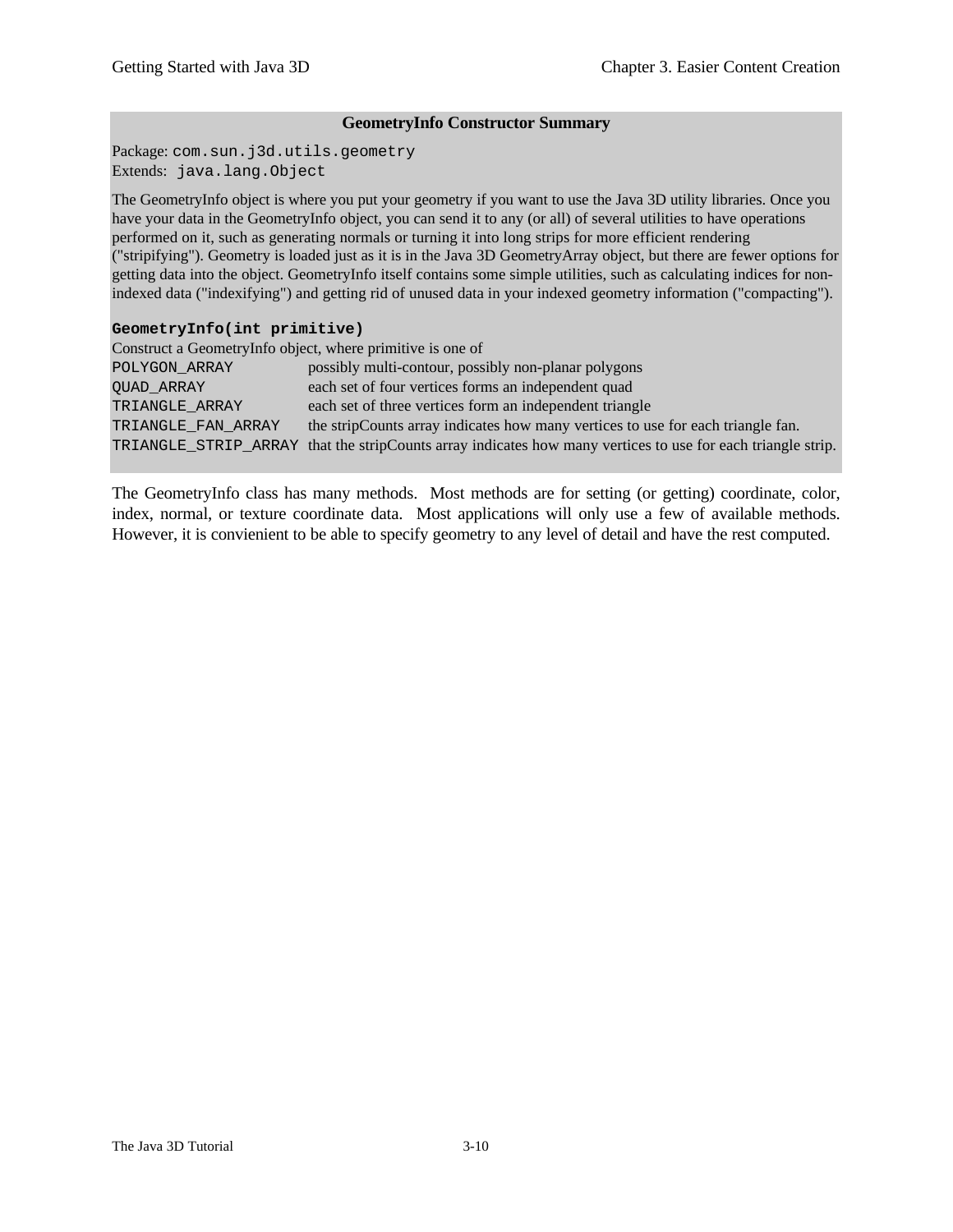## **GeometryInfo Method Summary (partial list)**

#### **void recomputeIndices()**

Redo indexes to guarantee connection information.

## **void reverse()**

Reverse the order of all lists.

## **void setColorIndices(int[] colorIndices)**

Sets the array of indices into the Color array.

## **void setColors(Color3f[] colors)**

Sets the colors array.

**void setColors(Color4f[] colors)** Sets the colors array. There are other setColors methods.

#### **void setContourCounts(int[] contourCounts)** Sets the list of contour counts.

**void setCoordinateIndices(int[] coordinateIndices)**

Sets the array of indices into the Coordinate array.

## **void setCoordinates(Point3f[] coordinates)**

Sets the coordinates array.

## **void setCoordinates(Point3d[] coordinates)**

Sets the coordinates array. There are other setCoordinates methods.

## **void setNormalIndices(int[] normalIndices)**

Sets the array of indices into the Normal array.

## **void setNormals(Vector3f[] normals)**

Sets the normals array.

## **void setNormals(float[] normals)**

Sets the normals array.

## **void setStripCounts(int[] stripCounts)**

Sets the array of strip counts.

## **void setTextureCoordinateIndices(int[] texCoordIndices)** Sets the array of indices into the TextureCoordinate array.

## **void setTextureCoordinates(Point2f[] texCoords)** Sets the TextureCoordinates array. There are other setTextureCoordinates methods.

Each of the GeometryInfo 'helper' classes are used in a way similar to the GeometryInfo class. The following reference blocks show the constructors and methods for Triangulator, Stripifier, and NormalGenerator, in that order. This is the order in which they would be used for a POLYGON\_ARRAY.

The Triangulator utility is only used with POLYGON\_ARRAY geometry. GeometryInfo objects with other primitive geometry would only use Stripifier and NormalGenerator, as appropriate.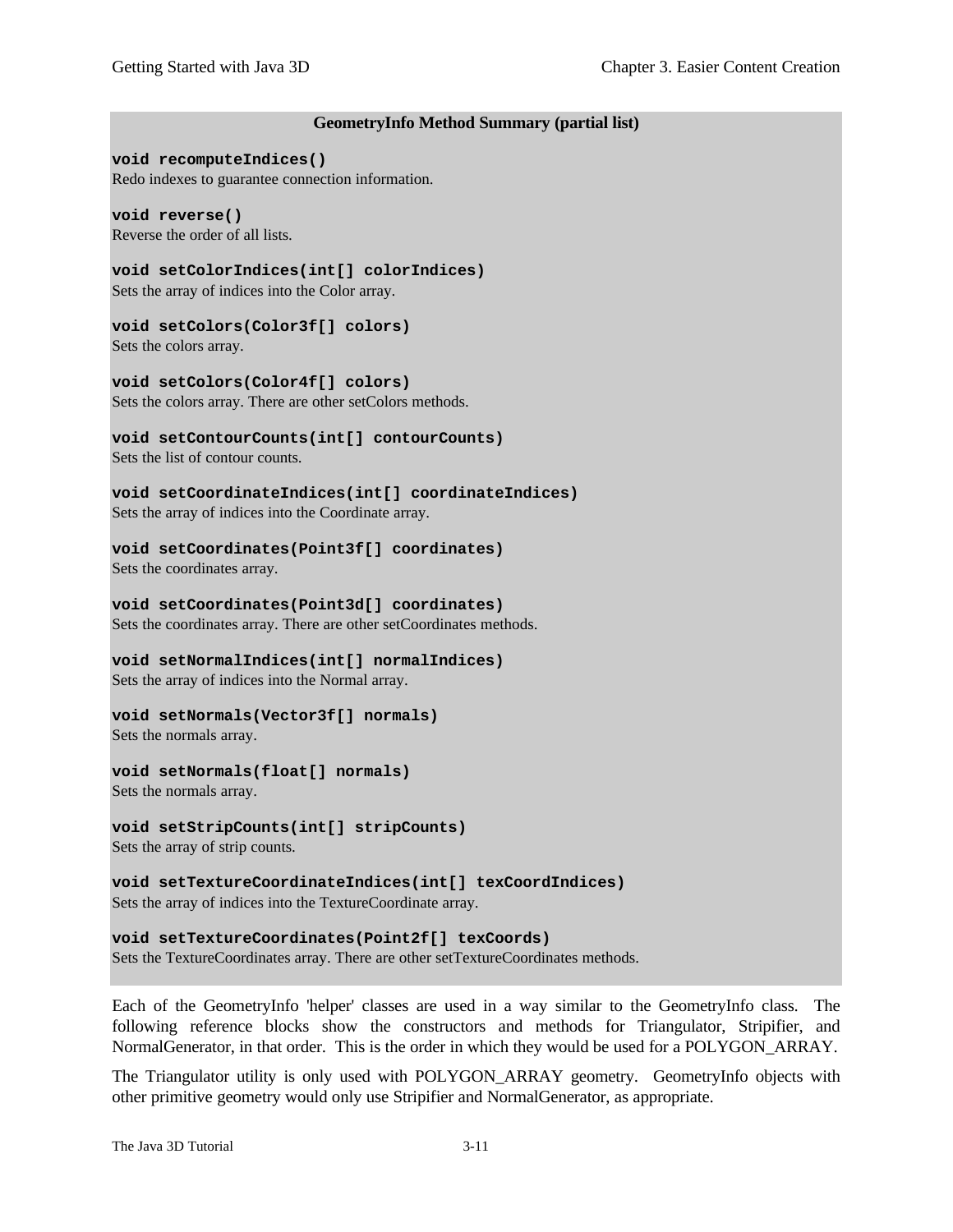The default constructor of the Triangulator class simply creates a Triangulation object. See the reference block for more information.

## **Triangulator Constructor Summary**

Package: com.sun.j3d.utils.geometry Extends: java.lang.Object

Triangulator is a utility for turning arbitrary polygons into triangles so they can be rendered by Java 3D. Polygons can be concave, nonplanar, and can contain holes (see GeometryInfo).

## **Triangulator()**

Creates a new instance of the Triangulator.

The only method of the Triangulator class is to triangulate a polygon array GeometryInfo object.

## **Triangulator Method Summary**

## **void triangulate(GeometryInfo gi)**

This routine converts the GeometryInfo object from primitive type POLYGON\_ARRAY to primitive type TRIANGLE\_ARRAY using polygon decomposition techniques.

The only constructor of the Stripifier class creates a stripification object<sup>5</sup>.

## **Stripifier Constructor Summary**

Package: com.sun.j3d.utils.geometry Extends: java.lang.Object

The Stripifier utility will change the primitive of the GeometryInfo object to Triangle Strips. The strips are made by analyzing the triangles in the original data and connecting them together.

For best results Normal Generation should be performed on the GeometryInfo object before Stripification.

## **Stripifier()**

Creates the Stripifier object.

The only method of the Stripifier class is to stripify the geometry of a GeometryInfo class.

## **Stripifier Method Summary**

## **void stripify(GeometryInfo gi)**

Turn the geometry contained in the GeometryInfo object into an array of Triangle Strips.

The NormalGenerator class has two constructors. The first constructs a NormalGenerator with a default value for the crease angle. The second constructor allows the specification of a crease angle with the construction of the NormalGenerator object. See the reference block below.

 $\overline{a}$ 

 $<sup>5</sup>$  Each paragraph introduces a new word into the English language.</sup>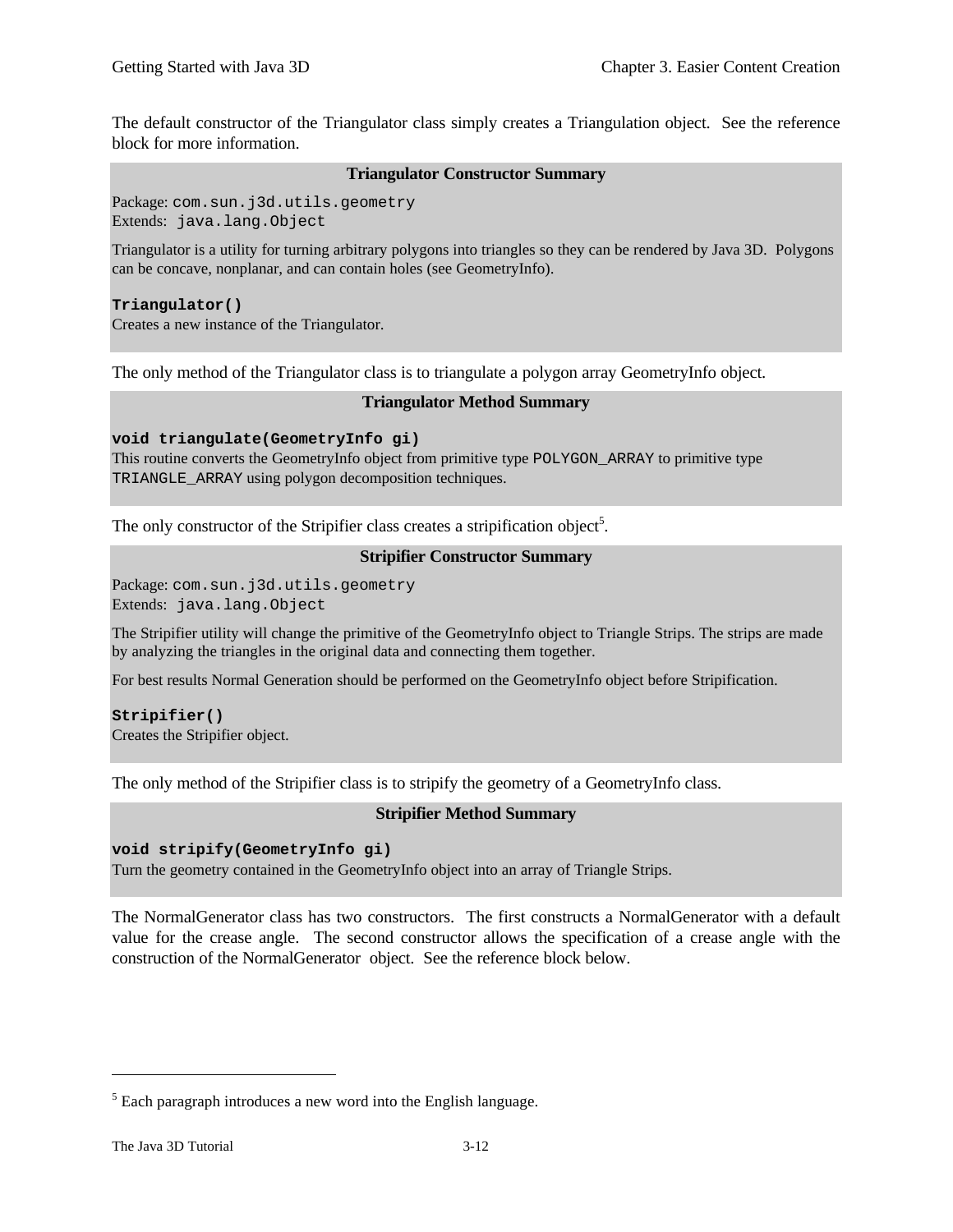## **NormalGenerator Constructor Summary**

Package: com.sun.j3d.utils.geometry Extends: java.lang.Object

The NormalGenerator utility will calculate and fill in the normals of a GeometryInfo object. The calculated normals are estimated based on an analysis of the indexed coordinate information. If your data isn't indexed, index lists will be created.

If two (or more) triangles in the model share the same coordinate index then the normal generator will attempt to generate one normal for the vertex, resulting in a "smooth" looking surface. If two coordinates don't have the same index then they will have two separate normals, even if they have the same position. This will result in a "crease" in your object. If you suspect that your data isn't properly indexed, call GeometryInfo.recomputeIndexes().

Of course, sometimes your model has a crease in it. If two triangles' normals differ by more than creaseAngle, then the vertex will get two separate normals, creating a discontinuous crease in the model. This is perfect for the edge of a table or the corner of a cube, for instance.

#### **NormalGenerator()**

Construct a NormalGenerator with the default crease angle (0.76794 radians, or 44°).

#### **NormalGenerator(double radians)**

Construct a NormalGenerator with a specified crease angle in radians.

The methods for the NormalGenerator class include ones for setting and getting the crease angle, and computing normals for the geometry of a GeometryInfo object. See the NormalGenerator Constructor Summary reference block for a discussion of crease angle.

## **NormalGenerator Method Summary**

**void generateNormals(GeometryInfo geom)**

Generate normals for the GeometryInfo object.

## **double getCreaseAngle()**

Returns the current value of the crease angle, in radians.

## **void setCreaseAngle(double radians)**

Set the crease angle in radians.

## 3.4 Text2D

There are two ways to add text to a Java 3D scene. One way uses the Text2D class and the other way uses the Text3D class. Obviously, one significant difference is that Text2D objects are two dimensional and Text3D objects are three dimensional. Another significant difference is how these objects are created.

Text2D objects are rectangular polygons with the text applied as a texture (texturing is the subject of Chapter 7). Text3D objects are 3D geometric objects created as an extrusion of the text. See Section 3.5 for more information on the Text3D class and related classes.

As a subclass of Shape3D, instances of Text2D can be children of group objects. To place a Text2D object in a Java 3D scene, simply create the Text2D object and add it to the scene graph. Figure 3-5 presents this simple recipe.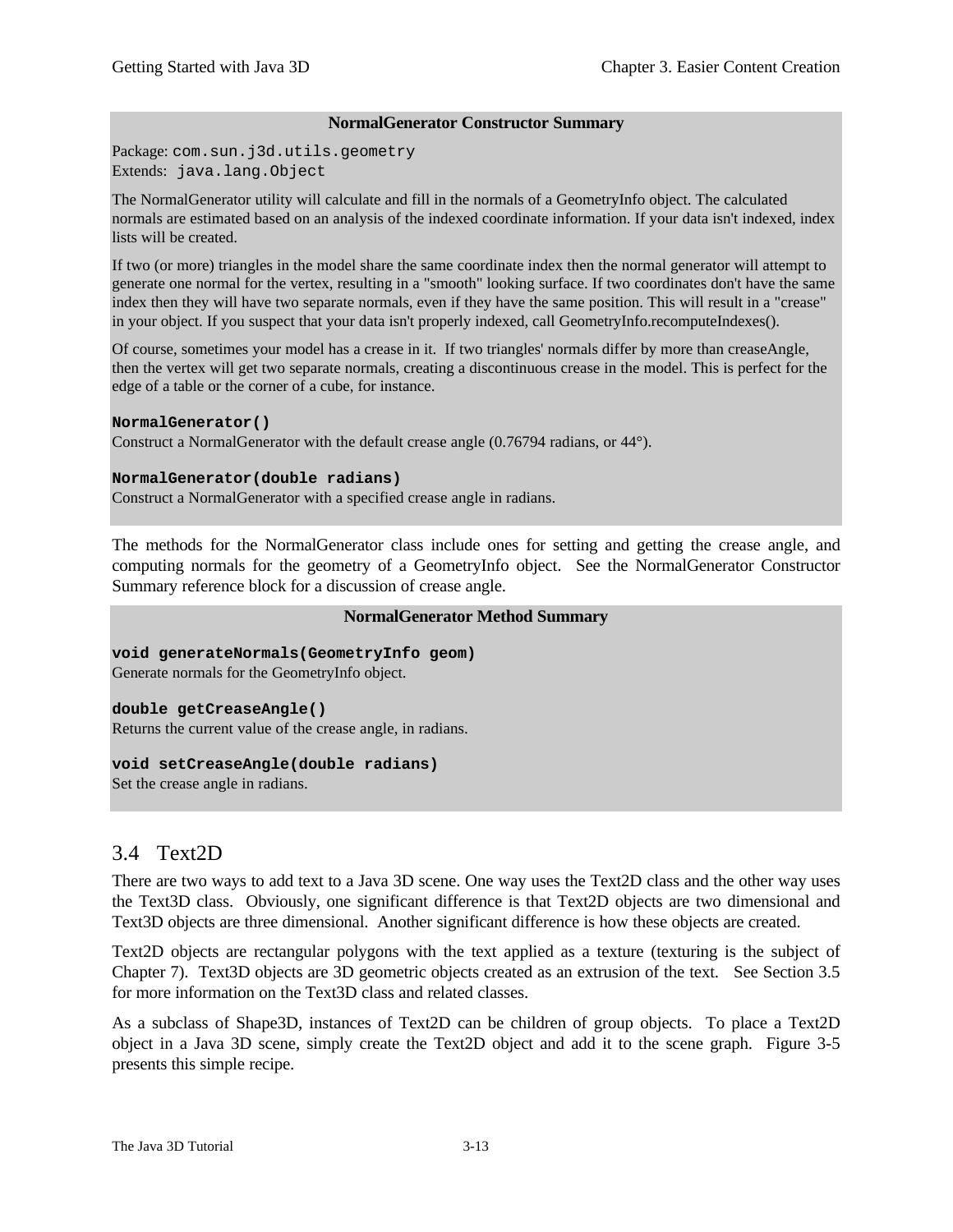1. Create a Text2D object

2. Add it to the scene graph

## **Figure 3-5 Recipe for Text2D**

Text2D objects are implemented using a polygon and a texture. The polygon is transparent so that only the texture is visible. The texture is of the text string set in the named typeface with the specified font parameters<sup>6</sup>. The typefaces available on your system will vary. Typically, Courier, Helvetica, and TimesRoman typefaces will be available, among others. Any font available in the AWT is available to you for Text2D (and Text3D) applications. Using a Text2D object is straightforward as demonstrated in the next section.

## **3.4.1 Simple Text2D Example**

Code Fragment 3-3 shows an example of adding a Text2D object to a scene. The Text2D object is created on lines 21 through 23. In this constructor, the text string, color, typeface, size, and font style are specified. The Text2D object is added to the scene graph on line 24. Note the import statement for Font (line 5) used for the font style constants.

```
1. import java.applet.Applet;
2. import java.awt.BorderLayout;
3. import java.awt.Frame;
4. import java.awt.event.*;<br>5. import java.awt.Font;
      import java.awt.Font;
6. import com.sun.j3d.utils.applet.MainFrame;
7. import com.sun.j3d.utils.geometry.Text2D;<br>8. import com.sun.j3d.utils.universe.*;
      import com.sun.j3d.utils.universe.*;
9. import javax.media.j3d.*;<br>10. import javax.vecmath.*;
      import javax.vecmath.*;
11.
12. // Text2DApp renders a single Text2D object.
13.
14. public class Text2DApp extends Applet {
15.<br>16.
       16. public BranchGroup createSceneGraph() {
17. // Create the root of the branch graph
18. BranchGroup objRoot = new BranchGroup();
19.
20. // Create a Text2D leaf node, add it to the scene graph.
21. Text2D text2D = new Text2D("2D text is a textured polygon",
22. new Color3f(0.9f, 1.0f, 1.0f),
23. "Helvetica", 18, Font.ITALIC));
24. objRoot.addChild(text2D);
```
## **Code Fragment 3-3 A Text2D Object Created (excerpt from Text2DApp.java)**

Text 2DApp. java is a complete program that includes the above Code Fragment. In this example, the Text2D object rotates about the origin in the scene. As the application runs you can see, by default, the textured polygon is invisible when viewed from behind.

 $\overline{a}$ 

 $6$  A font is a specific typeface set at a size with a set of font style attributes. Refer to the glossary for definitions of font and typeface.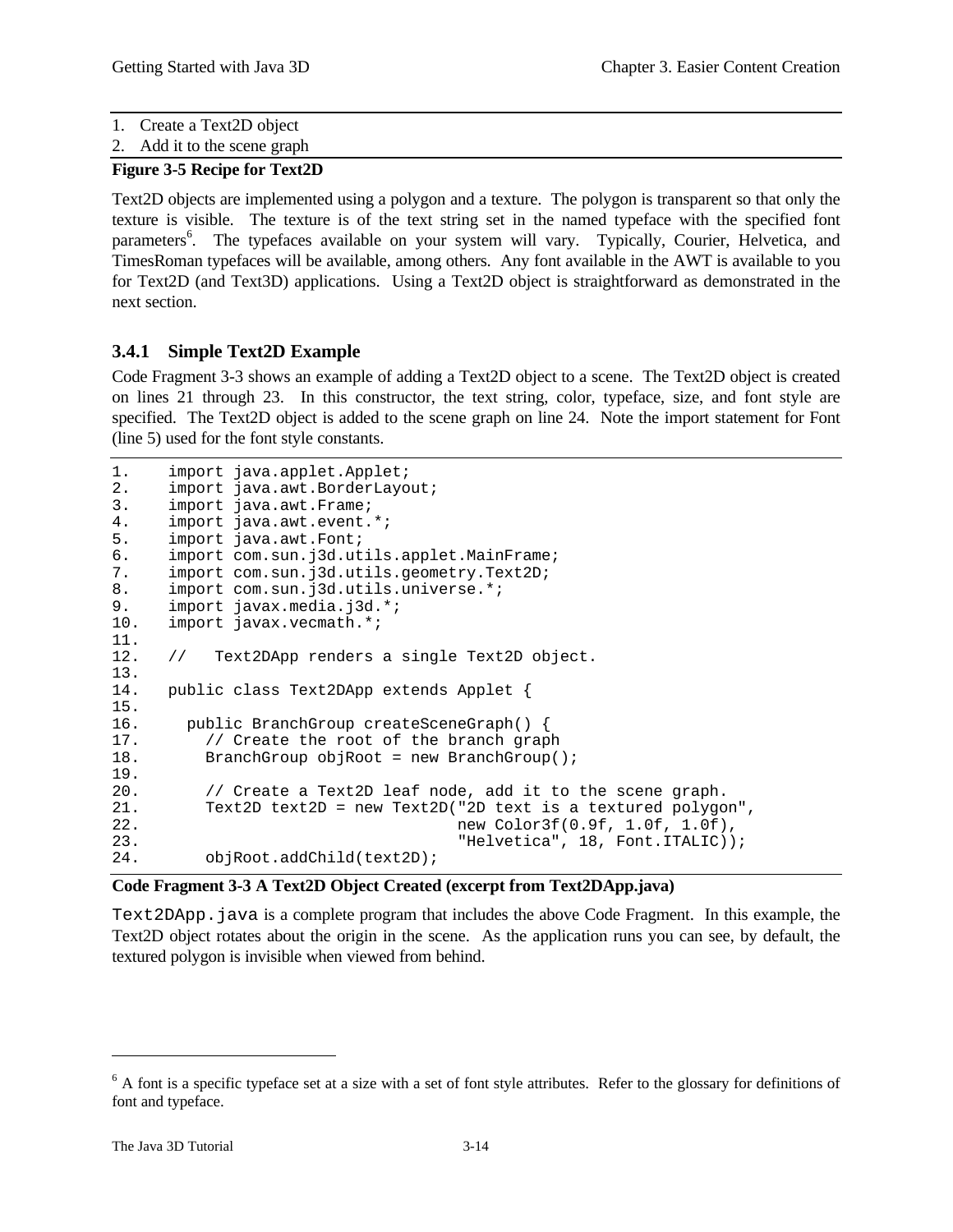| Text2DApp | 11 V F<br>- 12     |
|-----------|--------------------|
|           | 2D text in Java 3D |

## **Figure 3-6 Image from Text2DApp.java**

Some attributes of a Text2D object can be changed by modifying the referenced appearance bundle and/or Geometry NodeComponent. Code Fragment 3-4 shows the code to make **text2d,** the Text2D object created in Code Fragment 3-3, two-sided through modification of its appearance bundle.

```
25. Appearance textAppear = text2d.getAppearance();
\frac{26}{27}.
27. // The following 4 lines of code make the Text2D object 2-sided.<br>28. PolygonAttributes polyAttrib = new PolygonAttributes();
          PolygonAttributes polyAttrib = new PolygonAttributes();
29. polyAttrib.setCullFace(PolygonAttributes.CULL_NONE);
30. polyAttrib.setBackFaceNormalFlip(true);<br>31. textAppear.setPolygonAttributes(polyAtt
          textAppear.setPolygonAttributes(polyAttrib);
```
## **Code Fragment 3-4 Making a Two-sided Text2D Object.**

The texture created by one Text2D object can be applied to other visual objects as well. Since the application of textures to visual objects is the subject of Chapter 7, the details on this are left until then.

## **3.4.2 Classes Used in Creating Text2D Objects**

The only class needed is the Text2D class. As you can see from Figure 3-7, Text2D is a utility class which extends Shape3D.



**Figure 3-7 The Class Hierarchy for Text2D**

In the Text2D constructor, the text string, typeface, font size, and font style are specified.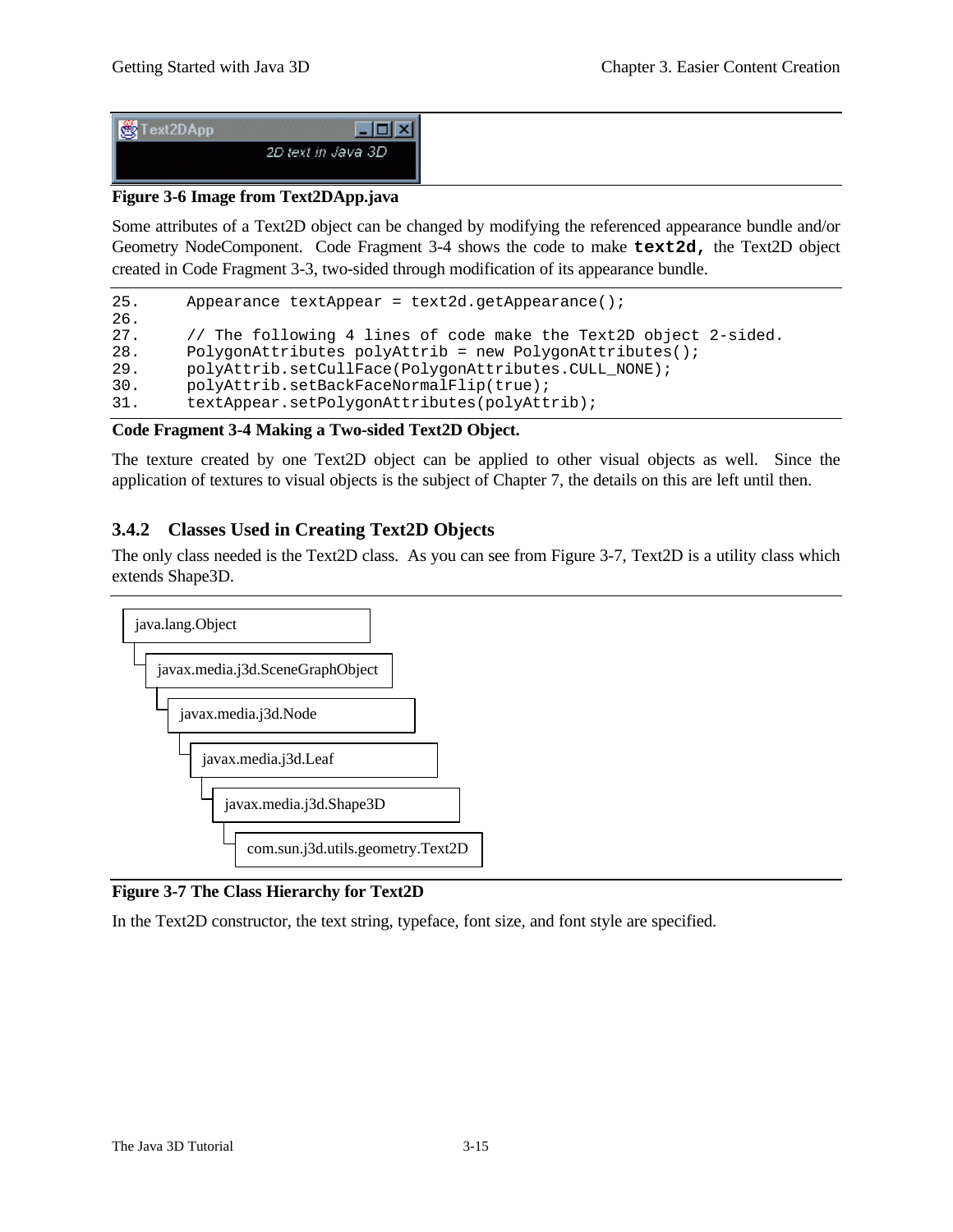## **Text2D Constructor Summary**

Package: com.sun.j3d.utils.geometry

This class creates a texture-mapped rectangle which displays the text string sent in by the user, given the appearance parameters also supplied by the user. The size of the rectangle (and its texture map) is determined by the font parameters passed in to the constructor. The resulting Shape3D object is a transparent (except for the text) rectangle located at (0, 0, 0) and extending up the positive y-axis and out the positive x-axis.

## **Text2D(java.lang.String text, Color3f color, java.lang.String fontName, int fontSize, int fontStyle)**

Constructor.

With the Text2D constructor, there is one method. This method sets a scale factor to create Text2D objects larger or smaller than the specified point size. This method is not useful in version 1.1.x of the API, since it is only utilized when the text is specified. In version 1.2 a setText() method will be introduced making the setRectangleScaleFactor() useful.

## **Text2D Method Summary**

**void setRectangleScaleFactor(float newScaleFactor)** Sets the scale factor used in converting the image width/height to width/height values in 3D.

## 3.5 Text3D

Another way to add text to a Java 3D virtual world is to create a Text3D object for the text. Where Text2D creates text with a texture, Text3D creates text using geometry. The textual geometry of a Text3D object is an extrusion of the font.

Creating a Text3D object is a little more involved than creating a Text2D object. The first step is to create a Font3D object of the desired typeface, size, and font style. Then a Text3D object for a particular string is made using the Font3D object. Since the Text3D class is a subclass of Geometry, the Text3D object is a NodeComponent that is referenced by one or more Shape3D object(s). Figure 3-8 summarizes the process of adding Text3D objects to a scene graph.

- 1. Create a Font3D object from an AWT Font
- 2. Create Text3D for a string using the Font3D object, optionally specifying a reference point
- 3. Reference the object from a Shape3D object added to the scene graph

## **Figure 3-8 Recipe for Creating a Text3D Object**

## **3.5.1 Simple Text3D Example**

Code Fragment 3-5 shows the basic construction of a Text3D object. The Font3D object is created on lines 19 and 20. The typeface used here is "Helvetica". Just like with Text2D, any typeface available in the AWT can be used for Font3D and therefore Text3D objects. This Font3D constructor (lines 19 and 20 of Code Fragment 3-5) also sets the font size to 10 points and uses the default extrusion.

The statement on lines 21 and 22 create a Text3D object using the newly created Font3D object for the string "3DText" while specifying a reference point for the object. The last two statements create a Shape3D object for the Text3D object and add it to the scene graph. Note the import statement for Font (line 5) is necessary since a Font object is used in the Font3D creation.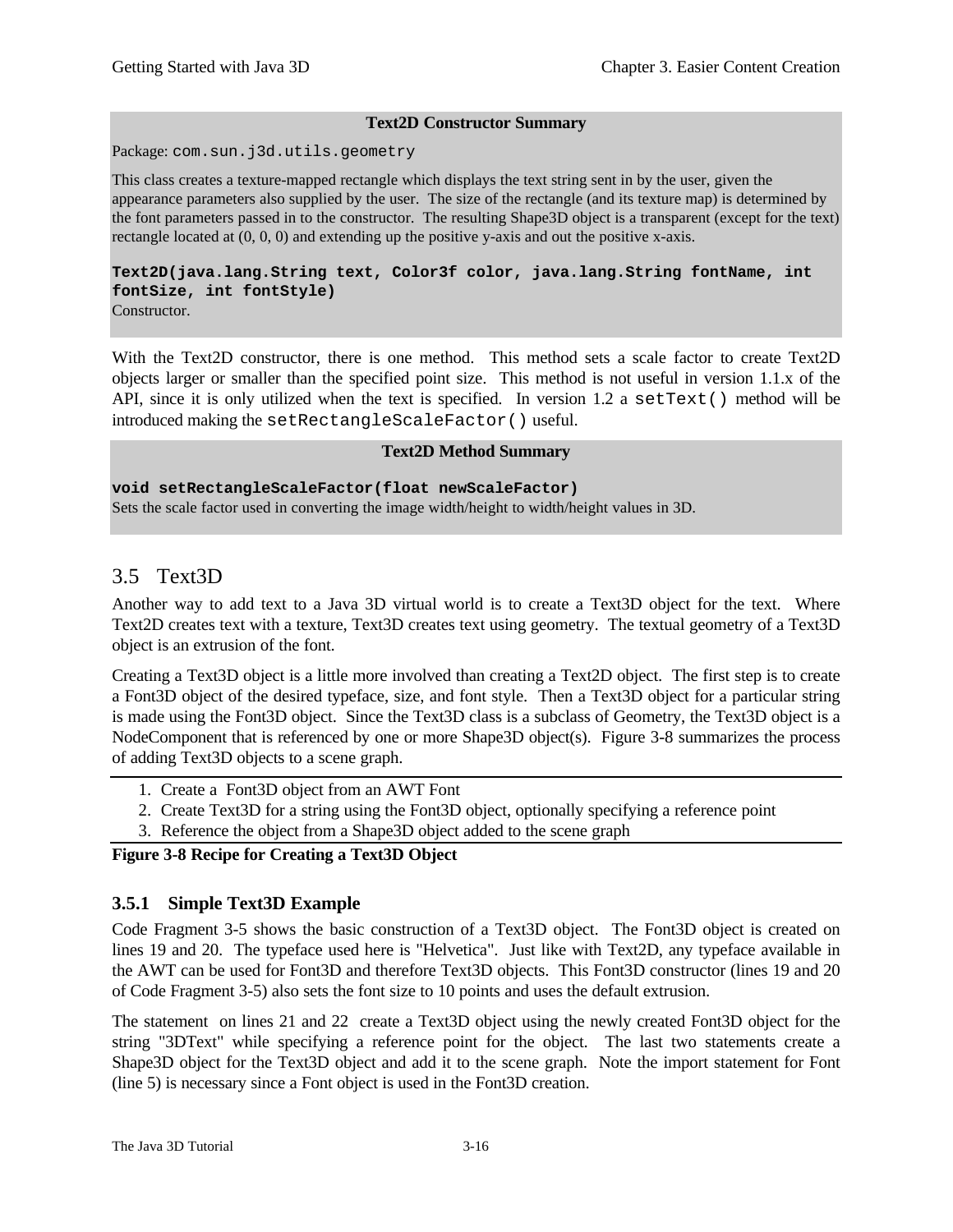```
1. import java.applet.Applet;
2. import java.awt.BorderLayout;
3. import java.awt.Frame;
4. import java.awt.event.*;
5. import java.awt.Font;
6. import com.sun.j3d.utils.applet.MainFrame;
7. import com.sun.j3d.utils.universe.*;
8. import javax.media.j3d.*;
9. import javax.vecmath.*;
10.
11. // Text3DApp renders a single Text3D object.
12.
13. public class Text3DApp extends Applet {
14.
15. public BranchGroup createSceneGraph() {
16. // Create the root of the branch graph
17. BranchGroup objRoot = new BranchGroup();
18.
19. Font3D font3d = new Font3D(new Font("Helvetica", Font.PLAIN, 10),
20. hew FontExtrusion());
21. Text3D textGeom = new Text3D(font3d, new String("3DText"),
22. new Point3f(-2.0f, 0.0f, 0.0f));
23. Shape3D textShape = new Shape3D(textGeom);
24. objRoot.addChild(textShape);
```
## **Code Fragment 3-5 Creating a Text3D Visual Object**

Figure 3-9 shows a Text3D object illuminated to illustrate the extrusion of the type. In the figure, the extrusion is shown in gray while the type is shown in black. To recreate this figure in Java 3D, a Material object and a DirectionalLight is necessary. Since Chapter 6 covers these topics, they are not discussed here. You can't set the color of the individual vertices in the Text3D object since you don't have access to the geometry of the Text3D object.



**Figure 3-9 The Default Reference Point and Extrusion for a 3DText Object**

The text of a Text3D object can be oriented in a variety of ways. The orientation is specified as a path direction. The choices are right, left, up, and down. See Table 3-2 and the Text3D reference blocks (beginning on page 3-19) for more information.

Each Text3D object has a reference point. The reference point for a Text3D object is the origin of the object. The reference point for each object is defined by the combination of the path and alignment of the text. Table 3-2 shows the effects of path and alignment specification on the orientation of the text and placement of the reference point.

The placement of the reference point can be defined explicitly overriding the path and alignment positioning. See the Text3D reference blocks (beginning on page 3-19) for more information.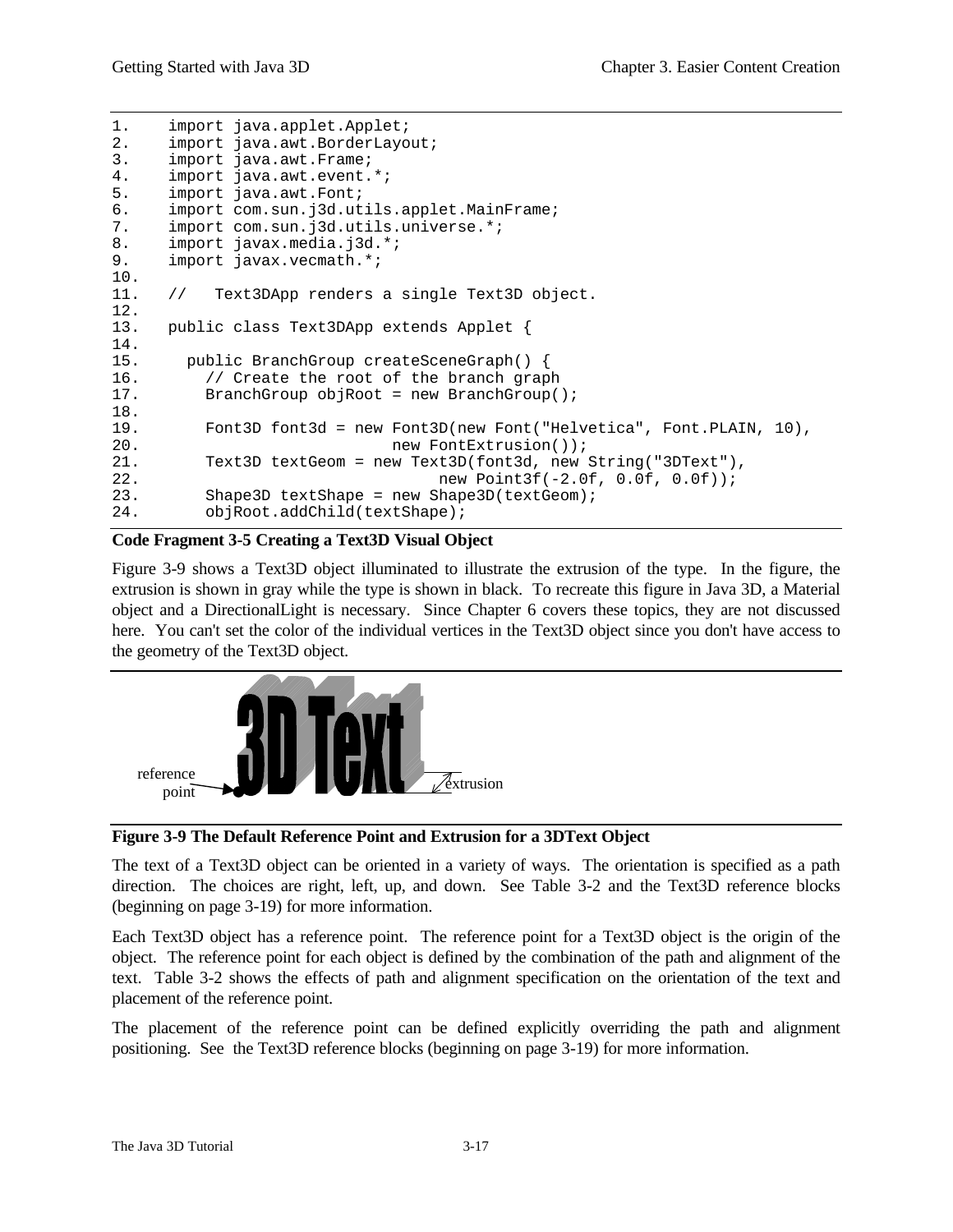|                         | ALIGN_FIRST<br>(default) | <b>ALIGN_CENTER</b> | <b>ALIGN_LAST</b> |
|-------------------------|--------------------------|---------------------|-------------------|
| PATH_RIGHT<br>(default) | Text3D                   | Text <sub>3</sub> D | Text3D            |
| PATH_LEFT               | $D3$ txe $T$             | D3txeT              | $D3$ txeT         |
| PATH_DOWN               |                          | T                   | T                 |
|                         | e                        |                     | e                 |
|                         | $\mathbf{X}$             |                     | $\mathbf{X}$      |
|                         |                          |                     |                   |
| PATH_UP                 |                          |                     |                   |
|                         | X                        | Х                   | X                 |
|                         | e                        |                     | e                 |
|                         |                          |                     | ௱                 |

**Table 3-2 The Orientation of Text and Position of the Reference Point for Combinations of Text3D Alignment and Path**

Text3D objects have normals. The addition of an appearance bundle that includes a Material object to a Shape3D object referencing Text3D geometry will enable lighting for the Text3D object.

## **3.5.2 Classes Used in Creating Text3D Objects**

This section presents reference material for the three classes used in creating Text3D objects: Text3D, Font3D, and FontExtrusion, in that order. Figure 3-10 shows the class hierarchy for Text3D class.



## **Figure 3-10 Class Hierarchy for Text3D**

The Text3D class defines a number of constructors. Each constructor allows you to specify none, some, or all of the attributes of a Text3D object. The following reference block lists the constructors, along with the default values, for Text3D.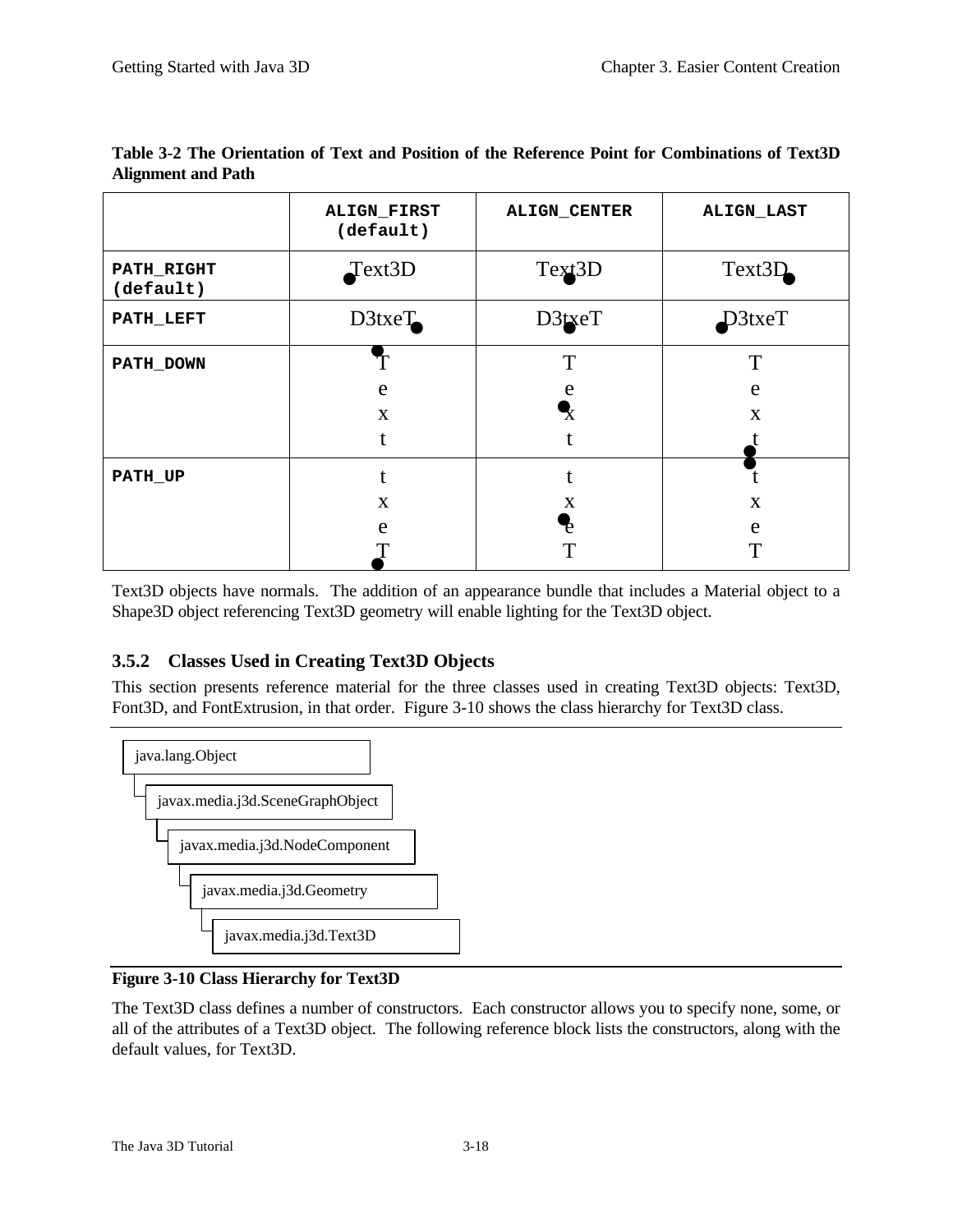#### **Text3D Constructor Summary**

A Text3D object is a text string that has been converted to 3D geometry. The Font3D object determines the appearance of the Text3D NodeComponent object. Each Text3D object has a position - a reference point placing the Text3D object. The 3D text can be placed around this position using different alignments and paths.

## **Text3D()**

Creates an empty Text3D object. The default values used for this, and other constructors as appropriate, are:

|                   | null        |
|-------------------|-------------|
|                   | null        |
|                   | (0, 0, 0)   |
|                   | ALIGN FIRST |
|                   | PATH RIGHT  |
| character spacing | 0.0         |
|                   |             |

#### **Text3D(Font3D font3D)**

Creates a Text3D object with the given Font3D object.

#### **Text3D(Font3D font3D, String string)**

Creates a Text3D object given a Font3D object and a string.

#### **Text3D(Font3D font3D, String string, Point3f position)**

Creates a Text3D object given a Font3D object and a string. The position point defines a reference point for the Text3D object. Its position is defined relative to the lower left front corner of the geometry.

## **Text3D(Font3D font3D, String string, Point3f position,**

**int alignment, int path)**

Creates a Text3D object given a Font3D object and a string.

|             | ALIGN_CENTER alignment: the center of the string is placed on the position point. |
|-------------|-----------------------------------------------------------------------------------|
| ALIGN_FIRST | alignment: the first character of the string is placed on the position point.     |
| ALIGN_LAST  | alignment: the last character of the string is placed on the position point.      |
| PATH DOWN   | path: succeeding glyphs are placed below the current glyph.                       |
| PATH LEFT   | path: succeeding glyphs are placed to the left of the current glyph.              |
| PATH_RIGHT  | path: succeeding glyphs are placed to the right of the current glyph.             |
| PATH_UP     | path: succeeding glyphs are placed above the current glyph.                       |

See Table 3-2 for examples.

The Text3D class also defines a number of methods. Each allows you to modify (set) the attributes of the Text3D object. This class also defines corresponding get \* methods. The following reference block lists the set\* methods for the Text3D class.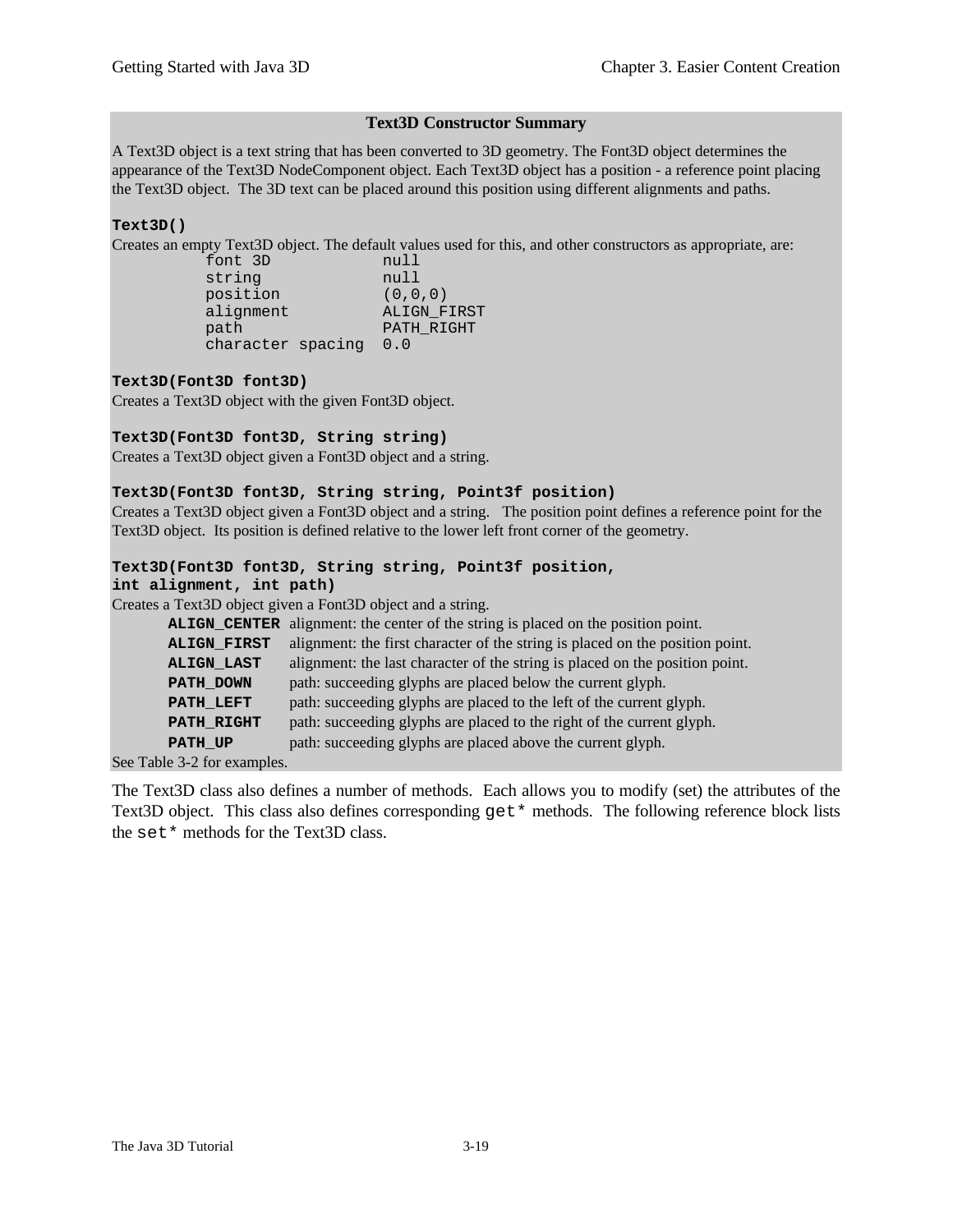## **Text3D Method Summary**

#### **void setAlignment(int alignment)**

Sets the text alignment policy for this Text3D NodeComponent object.

## **void setCharacterSpacing(float characterSpacing)**

Sets the character spacing to be used when constructing the Text3D string.

## **void setFont3D(Font3D font3d)**

Sets the Font3D object used by this Text3D NodeComponent object.

## **void setPath(int path)**

Sets the node's path direction.

## **void setPosition(Point3f position)**

Sets the node's reference point to the supplied parameter.

## **void setString(java.lang.String string)**

Copies the character string from the supplied parameter into the Text3D node.

The following reference block lists the Capabilities of the Text3D class.

## **Text3D Capabilities Summary**

| ALLOW_ALIGNMENT_READ<br><b>WRITE</b>         | allow reading (writing) the text alignment value.         |
|----------------------------------------------|-----------------------------------------------------------|
| ALLOW_BOUNDING_BOX_READ                      | allow reading the text string bounding box value          |
| ALLOW_CHARACTER_SPACING_READ<br><b>WRITE</b> | allow reading (writing) the text character spacing value. |
| ALLOW FONT3D READ<br><b>WRITE</b>            | allow reading (writing) Font3D component information.     |
| <b>ALLOW_PATH_READ</b><br><b>WRITE</b>       | allow reading (writing) the text path value.              |
| ALLOW_POSITION_READ<br><b>WRITE</b>          | allow reading (writing) the text position value.          |
| <b>ALLOW STRING READ</b><br><b>WRITE</b>     | allow reading (writing) the String object.                |

Each Text3D object is created from a Font3D object. A single Font3D object can be used to create an unlimited number of Text3D objects<sup>7</sup>. A Font3D object holds the extrusion geometry for each glyph in the typeface. A Text3D object copies the geometry to form the specified string. Font3D objects can be garbage collected without affecting Text3D objects created from them.

The following reference block shows the constructor for the Font3D class.

 $\overline{a}$ 

 $<sup>7</sup>$  Of course, memory constraints will limit the actual number of Text3D objects to some number significantly less</sup> than infinity.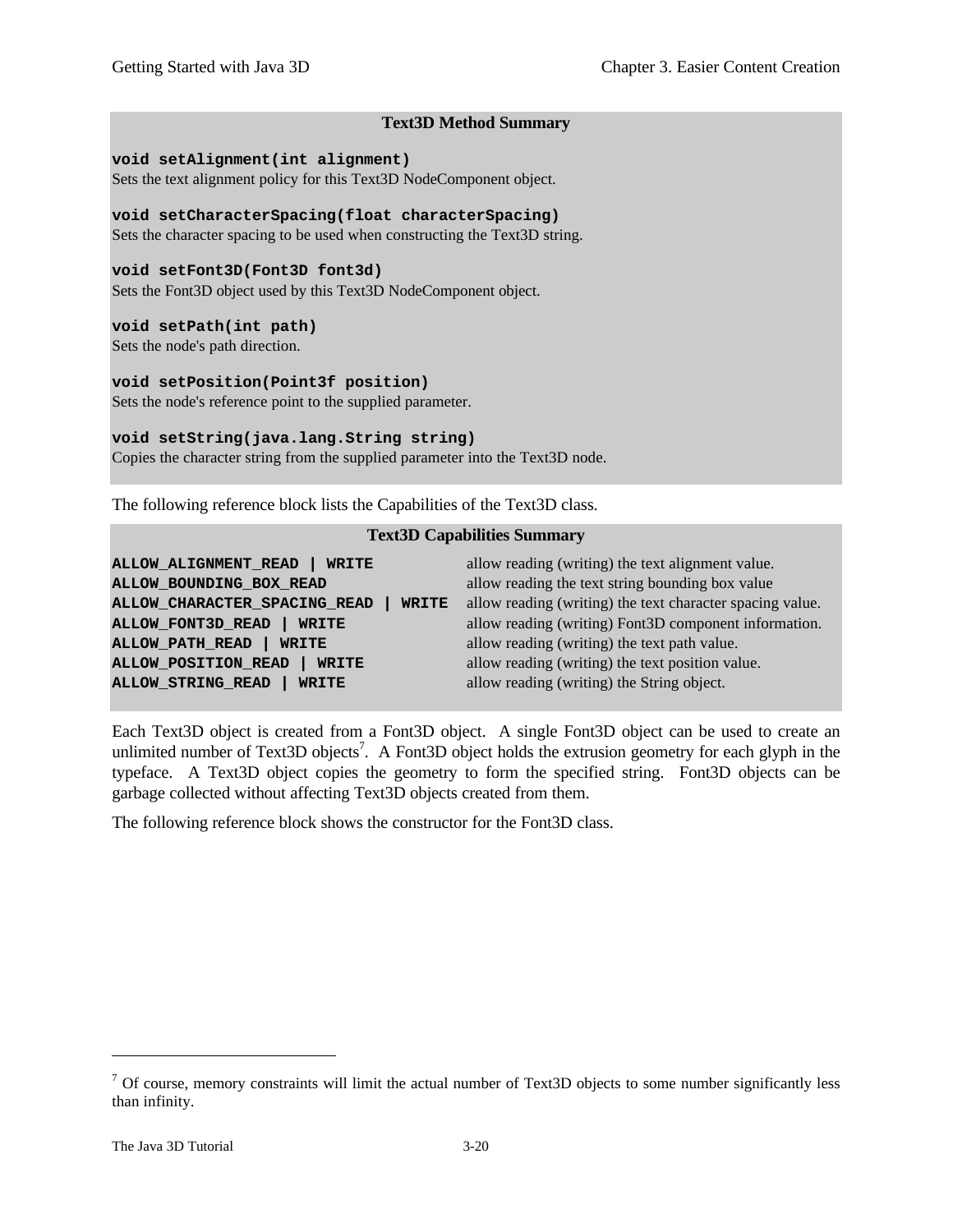## **Font3D Constructor Summary**

Extends: java.lang.Object

A 3D Font consists of a Java 2D font and an extrusion path. The extrusion path describes how the edge of a glyph varies in the Z axis. The Font3D object is used to store extruded 2D glyphs. These 3D glyphs can then be used to construct Text3D NodeComponent objects. Custom 3D fonts as well as methods to store 3D fonts to disk will be addressed in a future release.

See Also: java.awt.Font, FontExtrusion, Text3D

## **Font3D(java.awt.Font font, FontExtrusion extrudePath)**

Creates a Font3D object from the specified Font object.

The following reference block lists the methods of the Font3D class. Normally,  $get*$  methods are not listed in reference blocks in this tutorial. However, since the Font3D class has no set\* methods, the Font3D get\* methods are listed here. The effect of a  $set*$  method would be essentially the same as invoking a constructor, so to keep the class smaller, no  $set*$  methods are defined.

## **Font3D Method Summary**

**void getBoundingBox(int glyphCode, BoundingBox bounds)** Returns the 3D bounding box of the specified glyph code.

**java.awt.Font getFont()**

Returns the Java 2D Font used to create this Font3D object.

## **void getFontExtrusion(FontExtrusion extrudePath)**

Copies the FontExtrusion object used to create this Font3D object into the specified parameter.

The Font class is used in creating a Font3D object. The following reference block lists one constructor for Font. Other constructors and many methods are not listed in this tutorial. See the Java 3D API Specification for details.

## **Font Constructor Summary (partial list)**

Package: java.awt

An AWT class that creates an internal representation of fonts. Font extends java.lang.Object.

## **public Font(String name, int style, int size)**

Creates a new Font from the specified name, style and point size.

Parameters:

 **name** - the typeface name. This can be a logical name or a typeface name. A logical name must be one of: Dialog, DialogInput, Monospaced, Serif, SansSerif, or Symbol.

 **style** - the style constant for the Font. The style argument is an integer bitmask that may be PLAIN, or a bitwise union of BOLD and/or ITALIC (for example, Font.ITALIC or Font.BOLD | Font.ITALIC). Any other bits set in the style parameter are ignored. If the style argument does not conform to one of the expected integer bitmasks then the style is set to PLAIN.

**size** - the point size of the Font

The following reference block lists the constructors for the FontExtrusion class.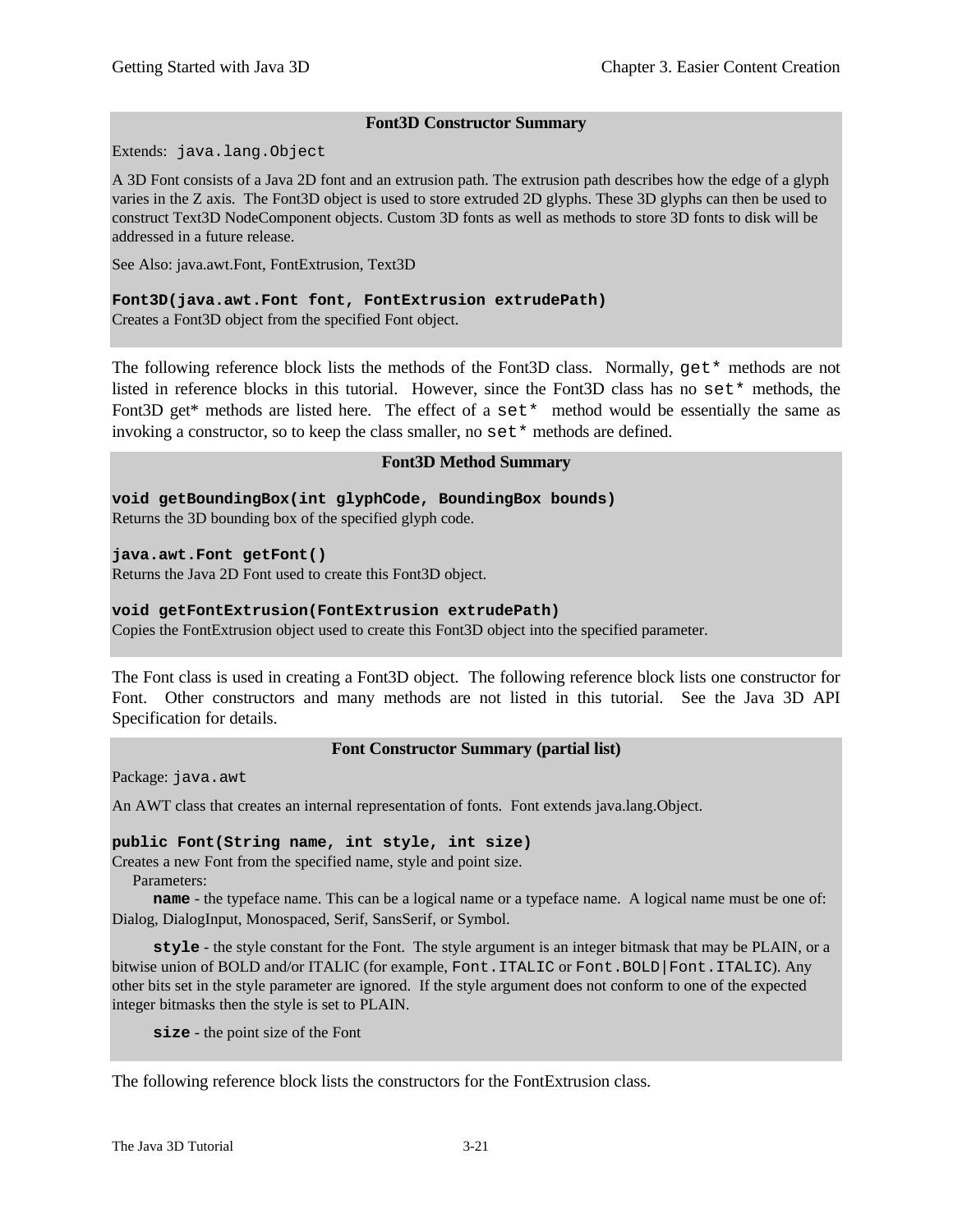## **FontExtrusion Constructor Summary**

Extends: java.lang.Object

The FontExtrusion object is used to describe the extrusion path for a Font3D object. The extrusion path is used in conjunction with a Font2D object. The extrusion path defines the edge contour of 3D text. This contour is perpendicular to the face of the text. The extrusion has its origin at the edge of the glyph with 1.0 being the height of the tallest glyph. Contour must be monotonic in x. User is responsible for data sanity and must make sure that extrusionShape does not cause intersection of adjacent glyphs or within single glyph. The output is undefined for extrusions that cause intersections.

#### **FontExtrusion()**

Constructs a FontExtrusion object with default parameters.

#### **FontExtrusion(java.awt.Shape extrusionShape)**

Constructs a FontExtrusion object with the specified shape.

The following reference block lists the methods for the FontExtrusion class.

#### **FontExtrusion Method Summary**

**java.awt.Shape getExtrusionShape()**

Gets the FontExtrusion's shape parameter.

## **void setExtrusionShape(java.awt.Shape extrusionShape)**

Sets the FontExtrusion's shape parameter.

## 3.6 Background

By default, the background of a Java 3D virtual universe is solid black. However, you can specify other backgrounds for your virtual worlds. The Java 3D API provides an easy way to specify a solid color, an image, geometry, or a combination of these, for a background.

When specifying an image for the background, it overrides a background color specification, if any. When geometry is specified, it is drawn on top of the background color or image.

The only tricky part is in the specification of a geometric background. All background geometry is specified as points on a unit sphere. Whether your geometry is a PointArray, which could represent stars light years away, or a TriangleArray, which could represent mountains in the distance, all coordinates are specified at a distance of one unit. The background geometry is projected to infinity when rendered.

Background objects have Application bounds which allows different backgrounds to be specified for different regions of the virtual world. A Background node is active when its application region intersects the ViewPlatform's activation volume.

If multiple Background nodes are active, the Background node that is "closest" to the eye will be used. If no Background nodes are active, then the window is cleared to black. However, the definition of "closest" is not specified. For closest, the background with the innermost application bounds that encloses the ViewPlatform is chosen.

It is unlikely that your application will need lit background geometry - in reality the human visual system can't perceive visual detail at great distances. However, a background geometry can be shaded. The background geometry subgraph may not contain Lights, but Lights defined in the scene graph can influence background geometry.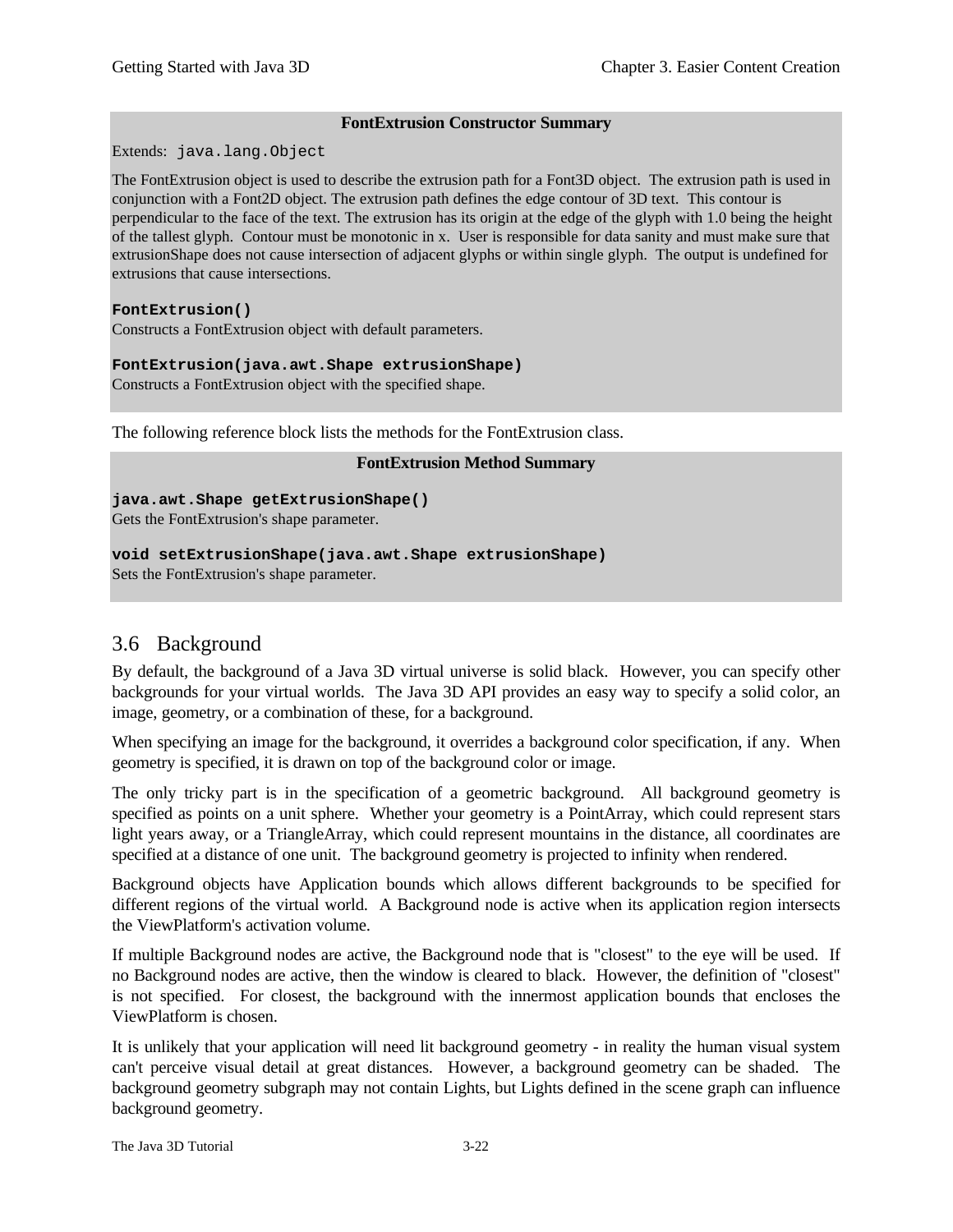To create a background, follow the simple recipe given in Figure 3-11. Example backgrounds are presented in the next section.

- 1. Create Background object specifying a color or an image
- 2. Add geometry (optional)
- 3. Provide an Application Boundary or BoundingLeaf
- 4. Add the Background object to the scene graph

**Figure 3-11 Recipe for Backgrounds**

## **3.6.1 Background Examples**

As explained in the previous section, a background can have either a color or an image. Geometry can appear in the background with either the color or image. This section provides an example of a solid white background. A second example shows adding geometry to a background.

## Colored Background Example

As shown in Figure 3-11, the recipe for creating a solid color background is straightforward. The lines of code in Code Fragment 3-6 correspond to the recipe steps. The besides customizing the color, the only other possible adjustment to this code would be to define a more appropriate application bounds for the background (or use a BoundingLeaf).

```
1. Background backg = new Background(1.0f, 1.0f, 1.0f);
```

```
2. 1/2<br>3. ba
      backg.setApplicationBounds(BoundingSphere());
```

```
4. contentRoot.addChild(backg);
```
## **Code Fragment 3-6 Adding a Colored Background**

## Geometry Background Example

Once again, the lines of code in Code Fragment 3-7 correspond to the background recipe steps shown in Figure 3-11. In this code fragment, the createBackGraph() method is invoked to create the background geometry. This method returns a BranchGroup object. For a more complete example, see BackgroundApp.java in the examples/easyContent directory.

```
1. Background backg = new Background(); //black background<br>2. backg.setGeometry(createBackGraph()); // add BranchGroup of background
2. backg.setGeometry(createBackGraph());
```

```
3. backg.setApplicationBounds(new BoundingSphere(new Point3d(), 100.0));
```

```
4. objRoot.addChild(backg);
```
## **Code Fragment 3-7 Adding a Geometric Background**

## BackgroundApp.java

To appreciate a Background, you need to experience it. BackgroundApp.java, a program included in the examples/easyContent directory, is a complete working application with a geometric background. This application allows you to move in the Java 3D virtual world. While moving, you can see the relative movement between the local geometry and the background geometry.

BackgroundApp uses the KeyNavigatorBehavior class provided in the utility library for viewer motion. Interaction (as implemented through behaviors) is the subject of Chapter 4, so the details of this programming is delayed until then.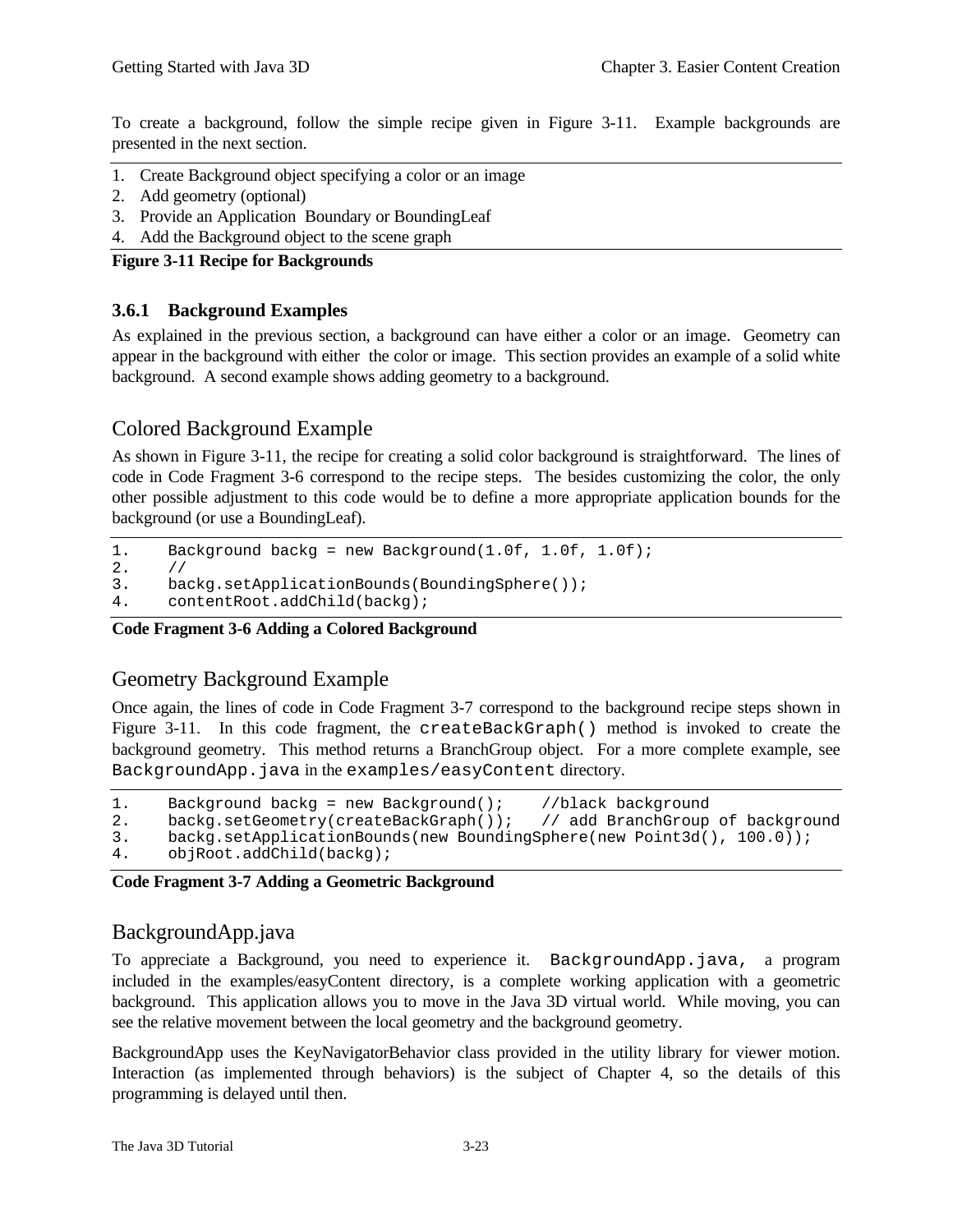KeyNavigatorBehavior responds to the arrow keys, PgUp, and PgDn keys for motion. The Alt key also plays a role (more details in Chapter 4). When you run BackgroundApp, be sure to rotate to find the "constellation", as well as travel far into the distance.



**Figure 3-12 Viewing the "Constellation" in the Background of BackgroundApp.java**

## **3.6.2 Background Class**

Figure 3-13 shows the class hierarchy for Background class. As an extension of Leaf class, an instance of Background class can be a child of a Group object.



## **Figure 3-13 The Class Hierarchy for Background**

Background has a variety of constructors. Background constructors with parameters allow the specification of a color or an image for a background. The following reference block gives more detail. Background Geometry can only be specified through the appropriate method.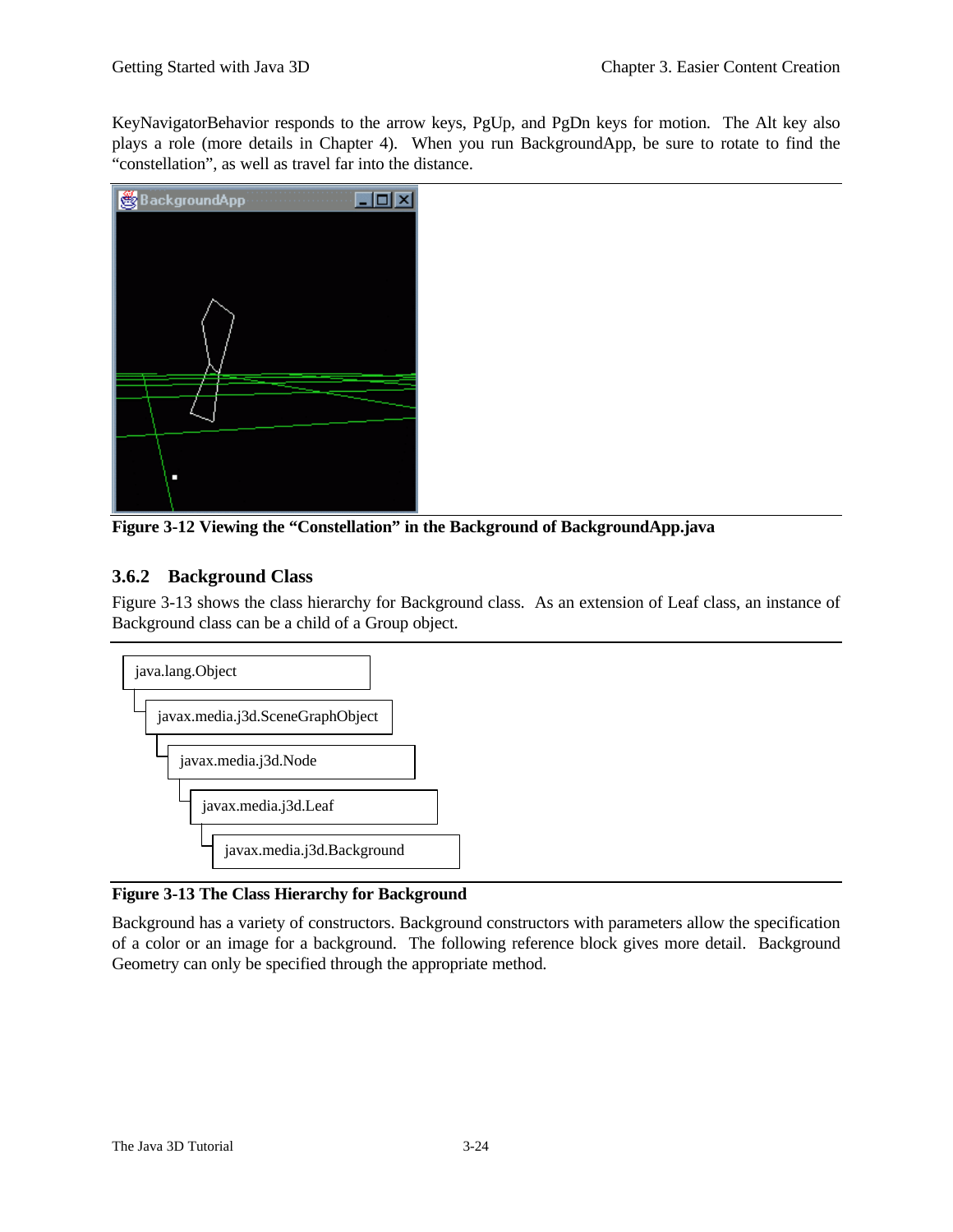## **Background Constructor Summary**

The Background leaf node defines either a solid background color or a background image that is used to fill the window at the beginning of each new frame. It optionally allows background geometry to be referenced. Background geometry must be pre-tessellated onto a unit sphere and is drawn at infinity. It also specifies an application region in which this background is active.

#### **Background()**

Constructs a Background node with a default color (black).

#### **Background(Color3f color)**

Constructs a Background node with the specified color.

## **Background(float r, float g, float b)**

Constructs a Background node with the specified color.

## **Background(ImageComponent2D image)**

Constructs a Background node with the specified image.

Any attribute of a Background can be set through a method. The following reference block lists the methods of the Background class.

## **Background Method Summary**

**void setApplicationBoundingLeaf(BoundingLeaf region)** Set the Background's application region to the specified bounding leaf.

## **void setApplicationBounds(Bounds region)**

Set the Background's application region to the specified bounds.

## **void setColor(Color3f color)**

Sets the background color to the specified color.

## **void setColor(float r, float g, float b)**

Sets the background color to the specified color.

## **void setGeometry(BranchGroup branch)**

Sets the background geometry to the specified BranchGroup node.

## **void setImage(ImageComponent2D image)**

Sets the background image to the specified image.

The following reference block lists the capability bits of the Background class.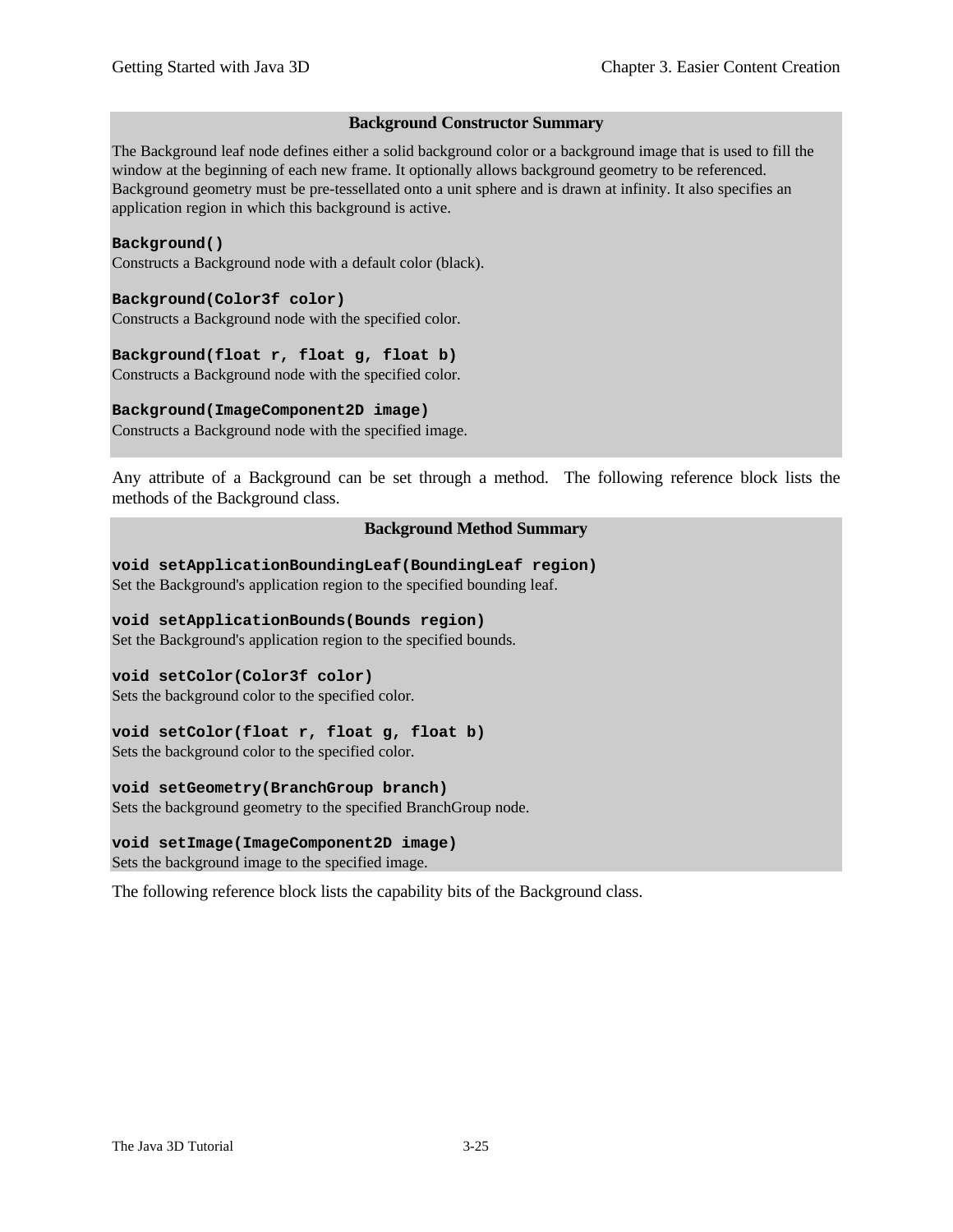| ALLOW_APPLICATION_BOUNDS_READ | <b>WRITE</b> allow read (write) access to its application bounds |
|-------------------------------|------------------------------------------------------------------|
| ALLOW_COLOR_READ   WRITE      | allow read (write) access to its color                           |
| ALLOW_GEOMETRY_READ   WRITE   | allow read (write) access to its background geometry             |
| ALLOW_IMAGE_READ<br>WRITE     | allow read (write) access to its image                           |
|                               |                                                                  |

## 3.7 BoundingLeaf

Bounds are used with lights, behaviors, backgrounds, and a variety of other applications in Java 3D. Bounds allow the programmer to vary action, appearance, and/or sound over the virtual landscape. Bounds specification also allows the Java 3D rendering system to perform execution culling, thereby improving rendering performance<sup>8</sup>.

The typical bounds specification utilizes a Bounds object to specify a bounding region. In the resulting scene graph the Bounds object moves with the object that references it. This is fine for many applications; however, there may be situations in which it is desirable to have the bounding region move independently of the object using the bounds.

For example, if a world includes a stationary light source that illuminates moving objects, the bounds for the light must include the moving object. One way to handle this would be to make the bounds large enough to include all of the places the object moves. This is not the best answer in most cases. A better solution is to use a BoundingLeaf. Placed in the scene graph with the visual object, the BoundingLeaf object moves with the visual object and independently of the light source. Figure 3-14 shows a scene graph in which a light uses a BoundingLeaf node.



**Figure 3-14 BoundlingLeaf Moves with a Visual Object and Independently of a Light Source**

While the applications for BoundingLeaf include the ApplicationBounds of Background objects (Section 3.5), the SchedulingBounds of Behaviors (Section 4.2), and the InfluencingBounds of Lights (Section 6.6), it would not make sense to repeat this information in all three places<sup>9</sup>.

<u>.</u>

<sup>&</sup>lt;sup>8</sup> Bounds should be chosen as small as possible, while still achieving the desired effect, to reduce the computation required to render the Java 3D scene.

<sup>&</sup>lt;sup>9</sup> BoundingLeaf nodes are also useful for fog, clip, sound, and soundscape objects, which are not covered in this tutorial.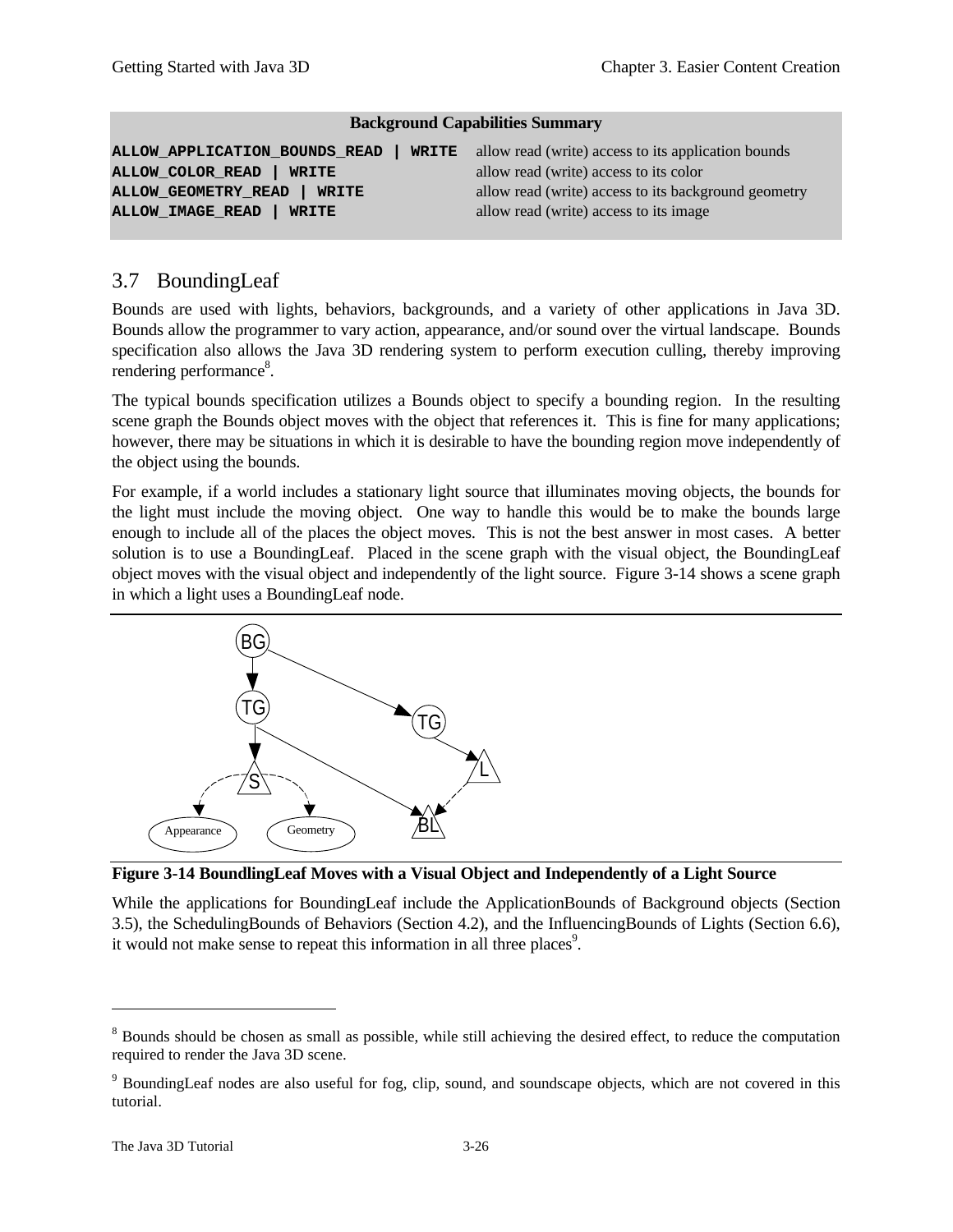One interesting application of a BoundingLeaf object places a BoundingLeaf in the viewPlatform. This BoundingLeaf can be used for an "always on" scheduling bounds for a Behavior, or "always applies" application bounds for Background or Fog. Code Fragment 3-8 presents an example "always applies" BoundingLeaf application used with a Background. Another example application of a BoundingLeaf is presented in Section 6.6.

Code Fragment 3-8 presents an example of adding a BoundingLeaf as a child of the PlatformGeometry to provide an "always applies" bounds for a Background<sup>10</sup>. In this code, the standard createSceneGraph() method is modified to takes a single parameter, that of the SimpleUniverse  $object<sup>11</sup>$ . This is necessary for creating a PlatformGeometry object.

Lines 2, 3, and 4, create the BoundingLeaf object, create the PlatformGeometry object, and make the BoundingLeaf object a child of the PlatformGeometry, in that order. If there were to be more to the PlatformGeometry, it would be added at this point. The PlatformGeometry object is then added to the view branch graph in line 6.

The BoundingLeaf object is set as the application bounds for the background object on line 11. This same BoundingLeaf can be used for other purposes in this program. For example, it can also be used for behaviors. Note that using the BoundingLeaf in this program as the InfluencingBoundingLeaf of a light would not make the light influence all objects in the virtual world.

| 1.<br>2. | void createSceneGraph (SimpleUniverse su) {<br>BoundingLeaf boundingLeaf = new BoundingLeaf(); |
|----------|------------------------------------------------------------------------------------------------|
| 3.       | PlatformGeometry platformGeom = new PlatformGeometry();                                        |
| 4.       | platformGeom.addChild(boundingLeaf);                                                           |
| 5.       | $platformGeom.com$ .compile();                                                                 |
| 6.       | simpleUniv.getViewingPlatform().setPlatformGeometry(platformGeom);                             |
| 7.       |                                                                                                |
| 8.       | BranchGroup contentRoot = new BranchGroup();                                                   |
| 9.       |                                                                                                |
| 10.      | Background backg = new Background( $1.0f$ , $1.0f$ , $1.0f$ );                                 |
| 11.      | backg.setApplicationBoundingLeaf(boundingLeaf);                                                |
| 12.      | contentRoot.addChild(backq);                                                                   |

**Code Fragment 3-8 Adding a BoundingLeaf to the View Platform for an "Always-On" Bounds**

## **3.7.1 BoundingLeaf Class**

The BoundingLeaf class extends Leaf class. Figure 3-15 presents the complete class hierarchy for BoundingLeaf.

 $\overline{a}$ 

 $10$  PlatformGeometry moves with the viewer, so it is the appropriate parent for geometry associated with a viewer. For example, if the viewer is to be riding in a vehicle, it would be appropriate to make the geometry that represents the instrumentation of the vehicle a child of PlatformGeometry.

<sup>&</sup>lt;sup>11</sup> The createSceneGraph() method is only standard in that is keeps appearing in the examples of this tutorial.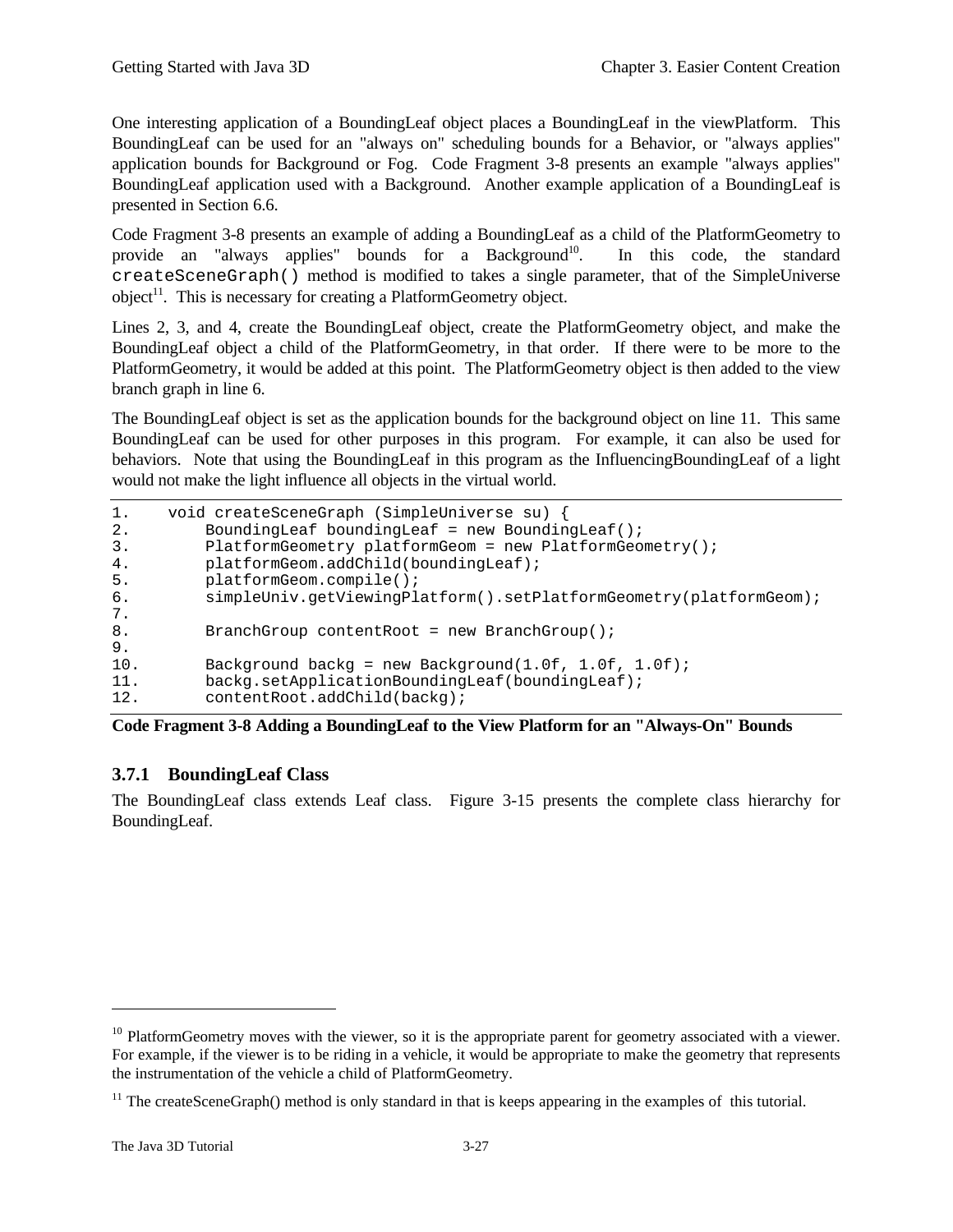

## **Figure 3-15 Java 3D API Class Hierarchy for BoundingLeaf**

The parameterless constructor for BoundingLeaf creates a bounds of a unit sphere. The other constructor allows the specification of the bounds for the BoundingLeaf object. The following reference block lists the two BoundingLeaf constructors.

## **BoundingLeaf Constructor Summary**

The BoundingLeaf node defines a bounding region object that can be referenced by other nodes to define a region of influence, an activation region, or a scheduling region.

## **BoundingLeaf()**

Constructs a BoundingLeaf node with a unit sphere object.

## **BoundingLeaf(Bounds region)**

Constructs a BoundingLeaf node with the specified bounding region.

The following reference block lists the two methods of BoundingLeaf. The  $get*$  method is listed since its parameters are different than that of the corresponding set\* method.

## **BoundingLeaf Method Summary**

**Bounds getRegion()** Retrieves this BoundingLeaf's bounding region

## **void setRegion(Bounds region)**

Sets this BoundingLeaf node's bounding region.

## 3.8 User Data

Any SceneGraphObject can reference any object as user data<sup>12</sup>. First, you should realize that nearly every Java 3D API core class is a descendant of SceneGraphObject. The list of descendants of SceneGraphObject includes Appearance, Background, Behavior, BranchGroup, Geometry, Lights, Shape3D, and TransformGroup.

 $\overline{a}$ 

 $12$  This is not limited to Java 3D API classes, but any class derived from java.lang. Object.